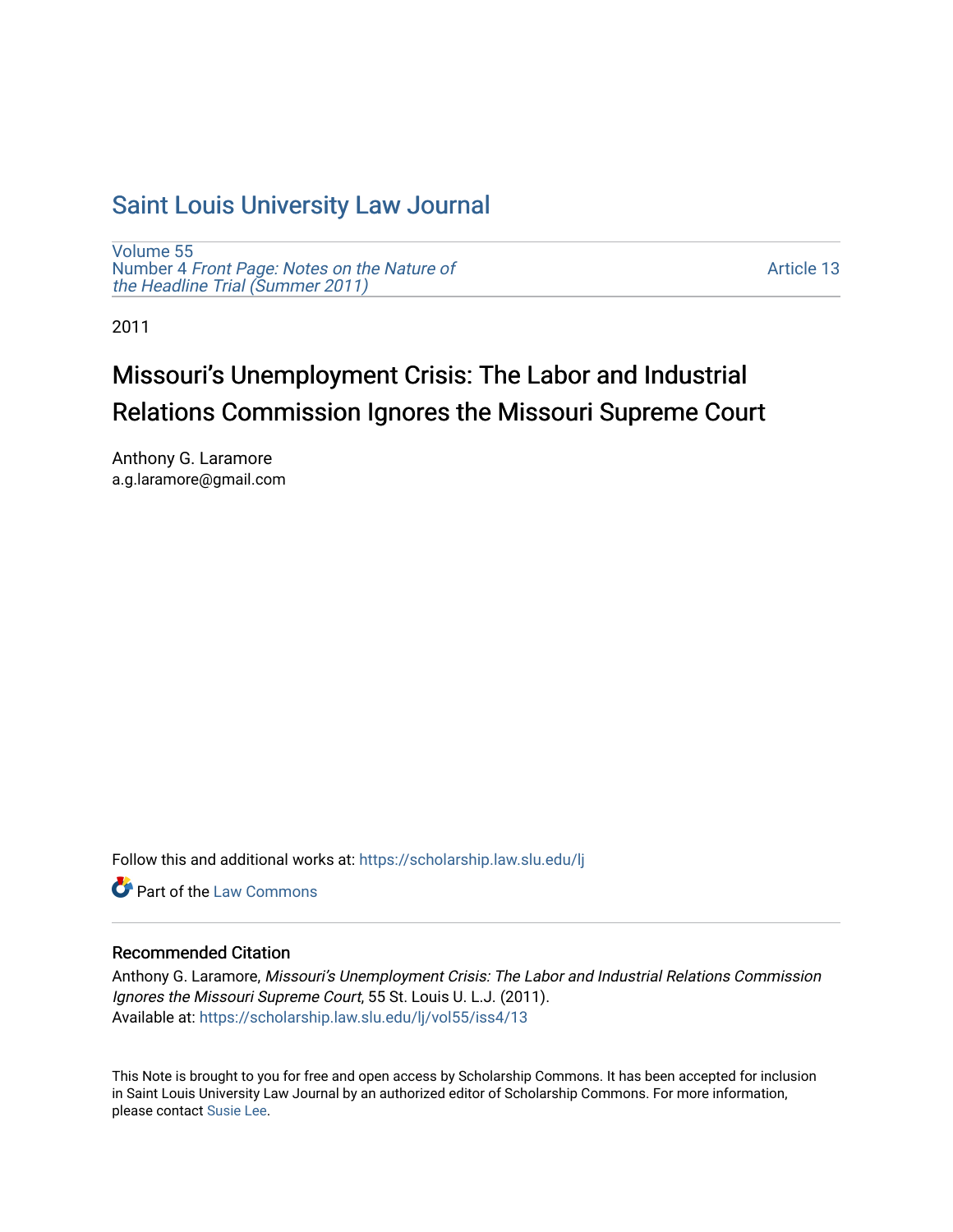## **MISSOURI'S UNEMPLOYMENT CRISIS: THE LABOR AND INDUSTRIAL RELATIONS COMMISSION IGNORES THE MISSOURI SUPREME COURT**

#### **INTRODUCTION**

Unemployment insurance has long been part of the American social and economic structure. It has been called by many names and has been given a myriad of definitions. Socially, it has been defined as a "safety net" for those who have been employed for a long period of time but who find themselves without a job for reasons beyond their control.<sup>1</sup> Unemployment insurance arguably allows these individuals to avoid impoverishment while searching for other meaningful employment.<sup>2</sup> Economically, unemployment insurance has been held out as an economic stabilizer which assures "that there is no permanent underclass of needy made up of the temporarily unemployed."<sup>3</sup> However, a corporation, small business owner, or conservative economist may feel that unemployment insurance is just a form of social welfare, "doled out to those unable to hold a job, and thus an unfair burden on commerce and business owners."<sup>4</sup> Today, with the economic recession affecting small and big business alike, and with unemployment figures soaring over ten percent, the importance of deciding who does and who does not receive unemployment benefits has never had greater implications.<sup>5</sup>

Historically, unemployment insurance was created by the Social Security Act of  $1935<sup>6</sup>$  due to the large number of unemployed persons during the Great Depression.<sup>7</sup> The Act established a system of state and federal unemployment insurance laws.<sup>8</sup> Under the Act, each state establishes its own eligibility requirements and regulations via statute and bureaucratic systems, with some

 <sup>1.</sup> L'Nayim A. Shuman-Austin, Comment, *Is Leaving Work to Obtain Safety "Good Cause" to Leave Employment?—Providing Unemployment Insurance to Victims of Domestic Violence in Washington State*, 23 SEATTLE U. L. REV. 797, 798–99 (2000) (citing 1 THE PUBLIC ROOSEVELT PAPERS AND ADDRESSES OF FRANKLIN D. ROOSEVELT 445–73 (1938)).

<sup>2</sup>*. Id.*

<sup>3</sup>*. Id.* at 798.

<sup>4</sup>*. Id.*

<sup>5</sup>*. See* Peter S. Goodman, *Economists Scan Jobs Data, Seeking Signs of Hope*, N.Y. TIMES, Nov. 7, 2009, at B1.

 <sup>6.</sup> Social Security Act of 1935, ch. 531, 49 Stat. 620 (1935) (codified as amended in scattered sections of 42 U.S.C.).

 <sup>7.</sup> Shuman-Austin, *supra* note 1, at 807.

 <sup>8.</sup> Social Security Act of 1935, preamble, 49 Stat. at 620.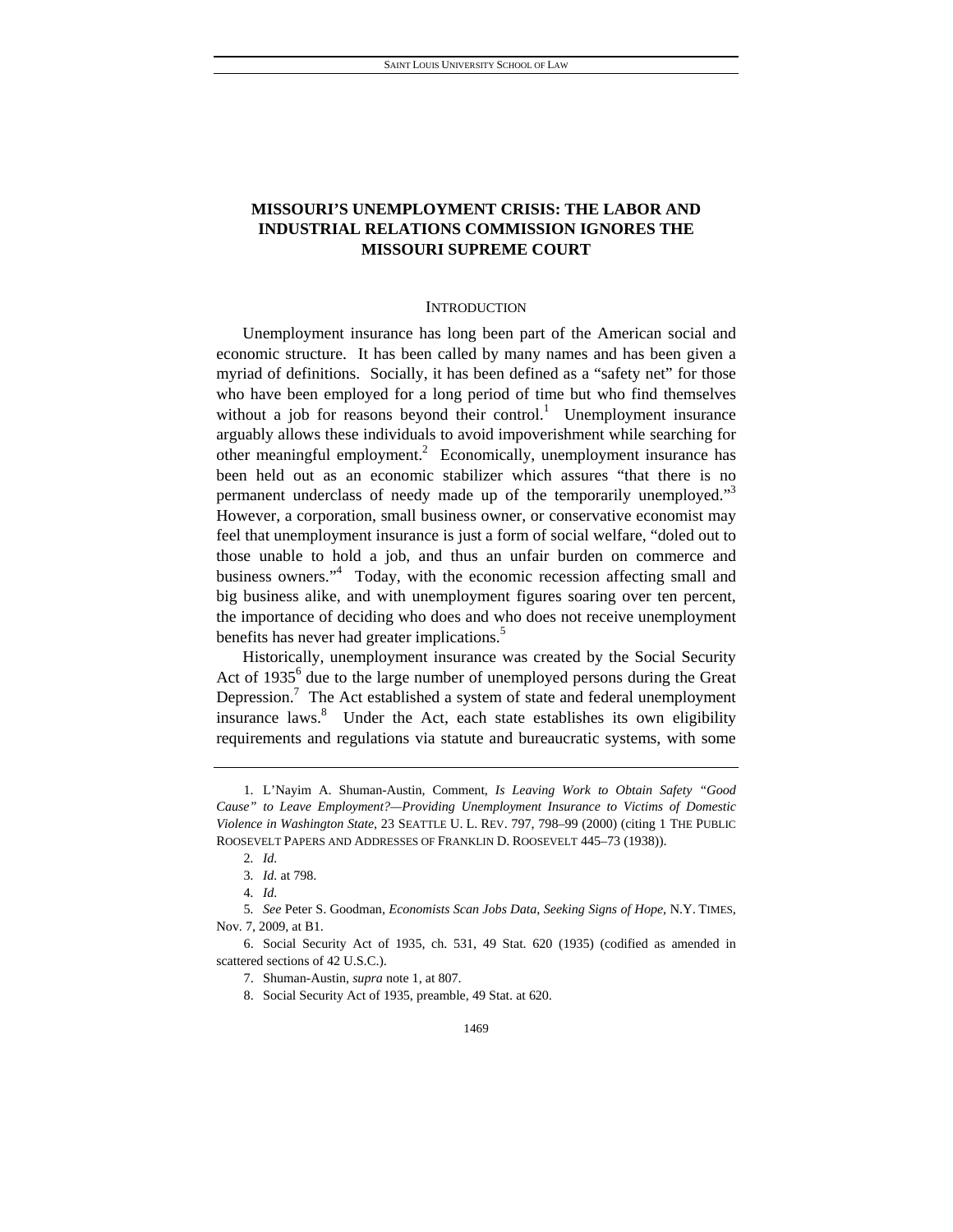minimal guidelines provided by the federal government.<sup>9</sup> These state statutes and bureaucratic regulations are open to interpretation by state courts.<sup>10</sup> So, state judiciaries play a large role in shaping policies and rules regarding access to unemployment insurance benefits. $^{11}$ 

In Missouri, eligibility for unemployment insurance is governed by Section 288 of the Missouri Revised Statutes<sup>12</sup> and the rules and regulations promulgated by the Labor and Industrial Relations Commission, Division of Employment Security.<sup>13</sup> However, Missouri courts have had a dramatic impact on unemployment insurance in Missouri, particularly regarding the determination of what qualifies as voluntarily leaving one's employment.<sup>14</sup> Generally, Missouri courts held that if an individual left his job "voluntarily," that individual was disqualified from receiving benefits unless there was a "causal connection" between the individual leaving and his job.<sup>15</sup> In *Difatta*-*Wheaton v. Dolphin Capital Corp.*, the Missouri Supreme Court fundamentally changed Missouri's policy regarding how a non-work-related illness affects whether a separation from employment is considered voluntary.<sup>16</sup> The court correctly expanded access to unemployment insurance for individuals with various illnesses not related to their work.<sup>17</sup> However, the Missouri Labor and

16*. See id.* at 598.

<sup>9</sup>*. See* 26 U.S.C. § 3304(a)(5) (2006) (preventing states from denying benefits to an eligible claimant under certain circumstances).

<sup>10</sup>*. See* MO. REV. STAT. § 288.020(2) (2005 & Supp. 2010) ("This law shall be liberally construed to accomplish its purpose to promote employment security both by increasing opportunities for jobs through the maintenance of a system of public employment offices and by providing for the payment of compensation to individuals in respect to their unemployment.").

<sup>11</sup>*. See, e.g.*, Campbell v. Labor & Indus. Relations Comm'n, 907 S.W.2d 246, 249 (Mo. Ct. App. 1995) ("The general purpose of the Act is to provide unemployment compensation benefits to those who are unemployed through no fault of their own. . . . Courts should liberally construe the law to meet that goal.") (citing MO. REV. STAT. § 288.020 (1994); O'Dell v. Div. Emp't Sec., 376 S.W.2d 137, 141 (Mo. 1964)).

<sup>12</sup>*. See generally* MO. REV. STAT. § 288 (2005 & Supp. 2007).

 <sup>13.</sup> MO. REV. STAT. § 288.220(5) (2005); *see also About the Division of Employment Security*, MO. DEP'T OF LAB. & INDUS. RELATIONS, http://www.labor.mo.gov/DES/about.asp (last visited July 31, 2011).

<sup>14</sup>*. See* Difatta-Wheaton v. Dolphin Capital Corp., 271 S.W.3d 594, 596–97 (Mo. 2008) (en banc) (demonstrating that Missouri courts have altered and changed the criteria for voluntarily leaving employment due to an illness).

<sup>15</sup>*. See, e.g.*, *id.* at 597 (citing Duffy v. Labor & Indus. Relations Comm'n, 556 S.W.2d 195, 198 (Mo. Ct. App. 1977)).

<sup>17</sup>*. See id.* at 599 (holding that an employee did not leave work voluntarily and, therefore, should not be denied unemployment benefits, despite the fact that her illness was non-workrelated).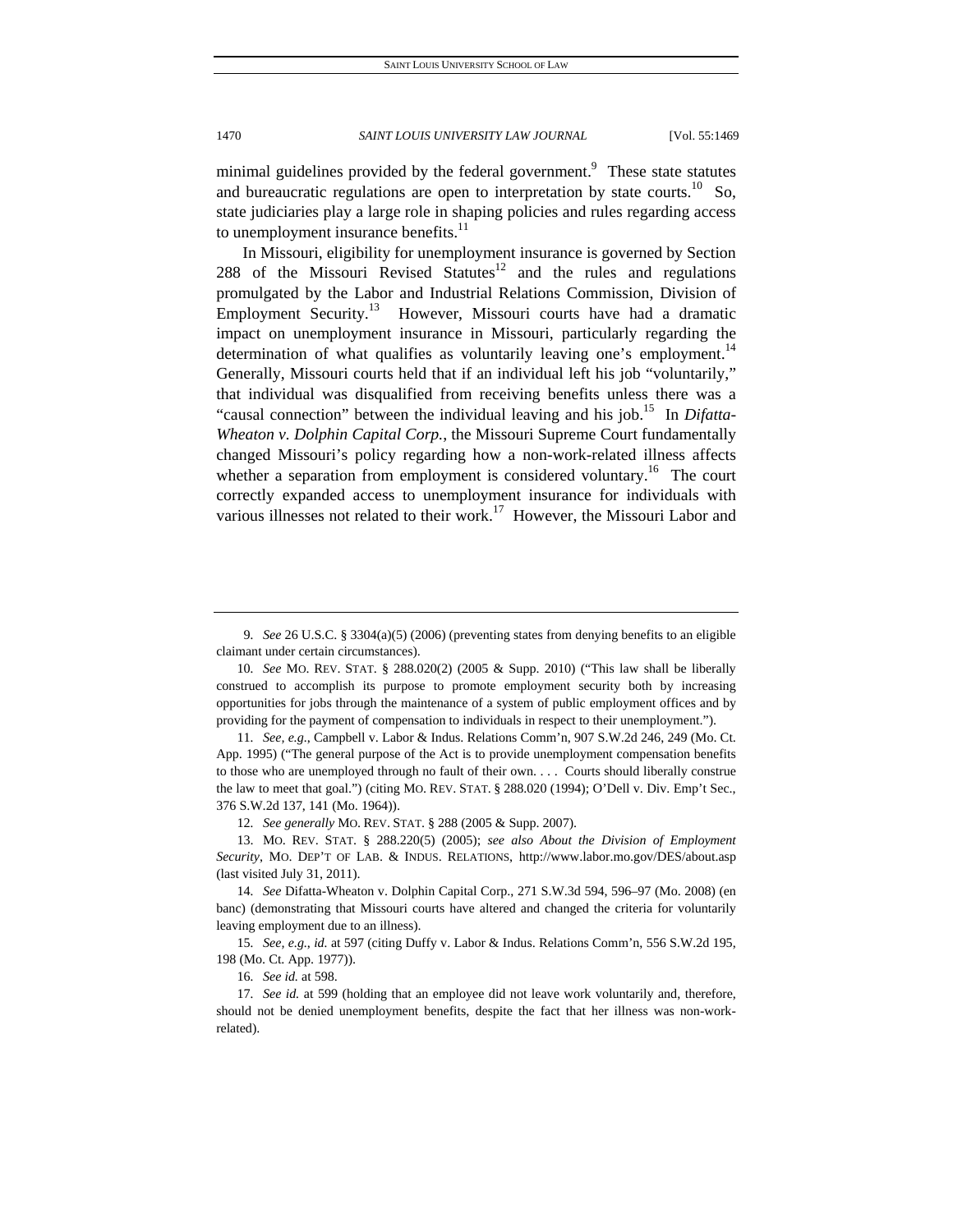Industrial Relations Commission has wrongly refused to recognize the policy shift *Difatta-Wheaton* represents.<sup>18</sup>

In Part I, this Comment will discuss the labyrinth an employee must find their way through when attempting to obtain unemployment insurance benefits. Part II will discuss Missouri's unemployment insurance law prior to *Difatta-Wheaton*. Specifically, Part II will lay out how Missouri courts and the Labor and Industrial Relations Commission determined if an individual had left work voluntarily when a non-work-related illness was the cause of their departure. Part III of the comment will focus on the Missouri Supreme Court's analysis in *Difatta-Wheaton* and demonstrate how the policy in *Difatta-Wheaton* has been widely accepted by Missouri courts. Moreover, Part III will show how the analysis in *Difatta-Wheaton* was intended to expand access to unemployment insurance benefits to those who left work because of an illness, even if the illness was not caused, or made worse by, their jobs. Part IV will demonstrate that the Labor and Industrial Relations Commission has failed to recognize the policy change *Difatta-Wheaton* and subsequent cases have created. Moreover, the Comment will conclude by showing that the Labor and Industrial Relations Commission's decision to ignore *Difatta-Wheaton* has caused an unemployment crisis in Missouri.

## I. NAVIGATING THE LABYRINTH—GAINING ACCESS TO UNEMPLOYMENT BENEFITS IN MISSOURI

To understand the crises the Labor and Industrial Relations Commission's decision to ignore *Difatta-Wheaton* has created,<sup>19</sup> one must first understand the time-consuming labyrinth that an unemployed individual must navigate through when attempting to get benefits. This confusing process is compounded when the law is applied incorrectly at different levels of the Commission, as a wrongful denial of benefits forces the claimant to go through a confusing appellate process within the Commission itself.<sup>20</sup> Moreover, if the Commission ultimately denies the claimant benefits wrongfully and incorrectly applies the law, the claimant can only appeal to the appropriate appellate court, initiating another confusing and lengthy process.<sup>21</sup> The confusion for

<sup>18</sup>*. See infra* notes 276–92 and accompanying text; *see also Selected Case Law Passages*, MO. DEP'T OF LAB. & INDUS. RELATIONS, http://www.labor.mo.gov/DES/Appeals/selected\_ caselaw.asp (last visited June 20, 2011) (characterizing *Difatta-Wheaton* as a misconduct case).

<sup>19</sup>*. See, e.g.*, Johnson v. Div. of Emp't Sec., 318 S.W.3d 797, 802–03 (Mo. Ct. App. 2010) (discussing the Commission's decision to interpret the *Difatta-Wheaton* holding as a unique exception to quitting voluntarily because the claimant had a life-threatening illness).

<sup>20</sup>*. See infra* notes 28–49 and accompanying text (describing the procedure a claimant must follow in order to appeal a denial of unemployment benefits within the Commission).

<sup>21</sup>*. See infra* notes 50–68 and accompanying text (describing the procedure that must be followed when a claimant appeals the Commission's decision to the Missouri Court of Appeals).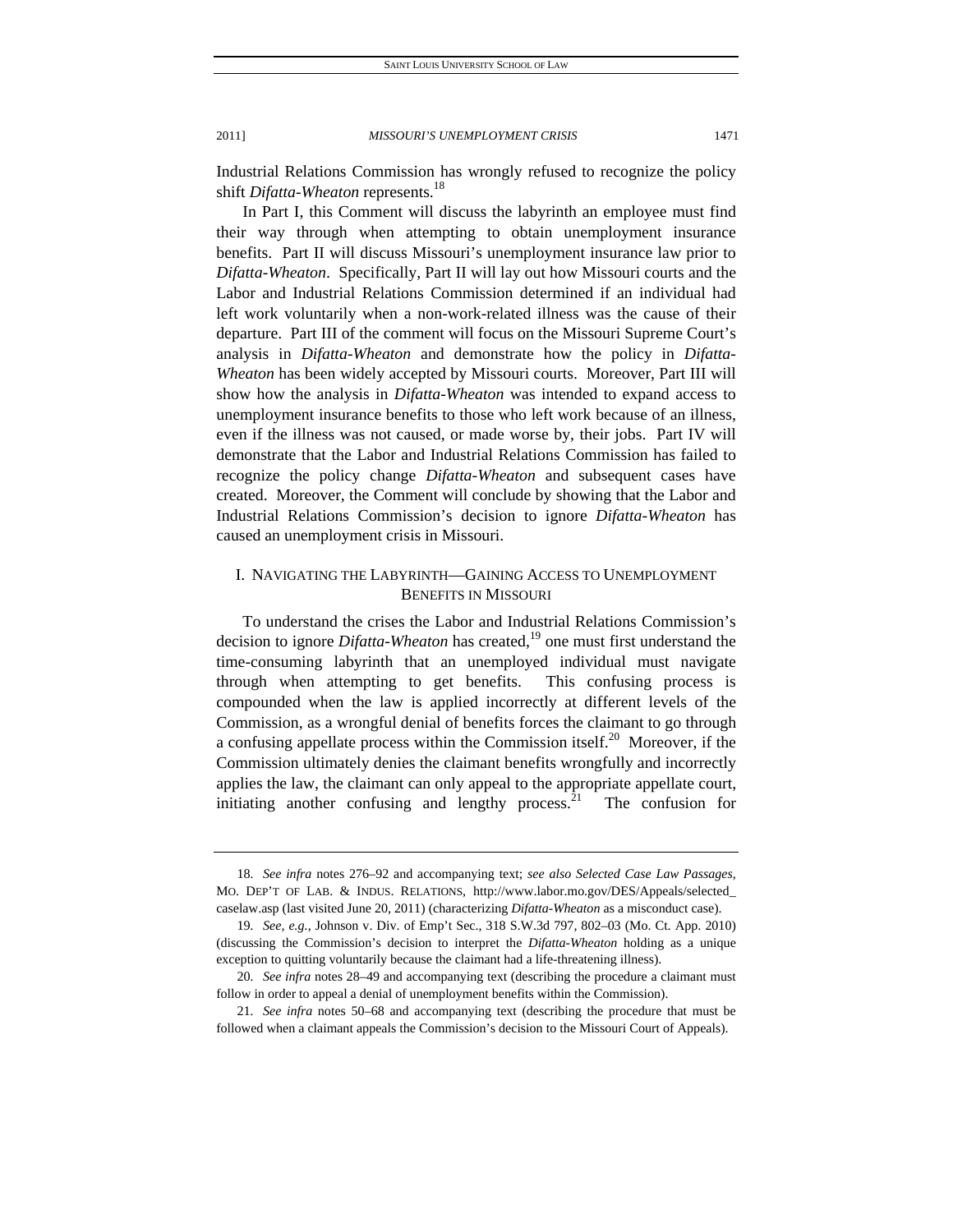claimants is only further exacerbated when they must proceed pro se, which a large portion are forced to  $do.<sup>22</sup>$ 

### *A. The Filing and Appeals Process at the Administrative Level*

In Missouri, to receive unemployment insurance benefits, an employee must file a claim with the Missouri Division of Employment Security.<sup>23</sup> The claim process begins when a claimant calls the Division center, or logs onto the Division's website, and files the "initial claim."<sup>24</sup>

After the claim is filed, the claimant's employer is given an opportunity to file a response to the claim for unemployment benefits.<sup>25</sup> The claim is then assigned to a "Deputy," who decides if the employee qualifies for benefits.<sup>26</sup> The Deputy is required to issue a written statement stating the factual and legal reasons the employee was either granted or denied benefits.<sup>27</sup> Unless the claimant or the employer files an appeal from the Deputy's determination within thirty days, the determination becomes final.<sup>28</sup> If an appeal is filed, the claim is sent to the "Appeals Tribunal."<sup>29</sup>

The Missouri Division of Employment Security's Appeals Tribunal consists of a "referee" or a body consisting of three referees.<sup>30</sup> The tribunal conducts a hearing, in which it may collect additional evidence and must issue its own independent decision. $31$  These hearings have their own rules regarding order of proof, burden of proof, evidence, and objections.<sup>32</sup> Based on the evidence admitted at the hearing, which can include testimony by the employee and employer, the tribunal makes a record and determines whether or not the claimant will receive benefits.<sup>33</sup> The decision of the tribunal is required to set forth findings of fact, state the applicable provisions of the law,

32*. See* MO. CODE REGS. ANN. tit. 8, § 10-5.015 (Supp. 2011); MO. EMPLOYER-EMPLOYEE LAW, *supra* note 23, §§ 4.21–4.24.

 <sup>22.</sup> Claimants who must appeal to an appellate court without a lawyer often have their cases dismissed. *See, e.g.*, Tavacoli v. Div. of Emp't Sec., 261 S.W.3d 708, 710 (Mo. Ct. App. 2008); Rainey v. Express Med. Transporters, Inc., 254 S.W.3d 905, 906, 908 (Mo. Ct. App. 2008).

<sup>23</sup>*. See* MO. REV. STAT. § 288.030.1(20) (Supp. 2011); MO. CODE REGS. ANN. tit. 8, § 10- 3.010(1) (Supp. 2011); 1 MO. EMPLOYER-EMPLOYEE LAW § 4.5 (MoBarCLE, 3d ed. 2008) [hereinafter MO. EMPLOYER-EMPLOYEE LAW].

 <sup>24.</sup> MO. REV. STAT. § 288.030.1(20); MO. CODE REGS. ANN. § 10-3.010(1); MO. EMPLOYER-EMPLOYEE LAW, *supra* note 23, § 4.5.

 <sup>25.</sup> MO. REV. STAT. § 288.070.1.

<sup>26</sup>*. Id.* § 288.070.4.

<sup>27</sup>*. Id.* § 288.070.5.

<sup>28</sup>*. Id.* § 288.070.6. The thirty-day period may be expanded for good cause. *Id.* § 288.070.10.

<sup>29</sup>*. Id.* § 288.190; *see also* MO. EMPLOYER-EMPLOYEE LAW, *supra* note 23, § 4.12.

 <sup>30.</sup> MO. REV. STAT. §§ 288.030(1), 288.190.1.

<sup>31</sup>*. Id.* § 288.190.1; MO. EMPLOYER-EMPLOYEE LAW, *supra* note 23, § 4.26.

 <sup>33.</sup> MO. REV. STAT. § 288.190.2–3.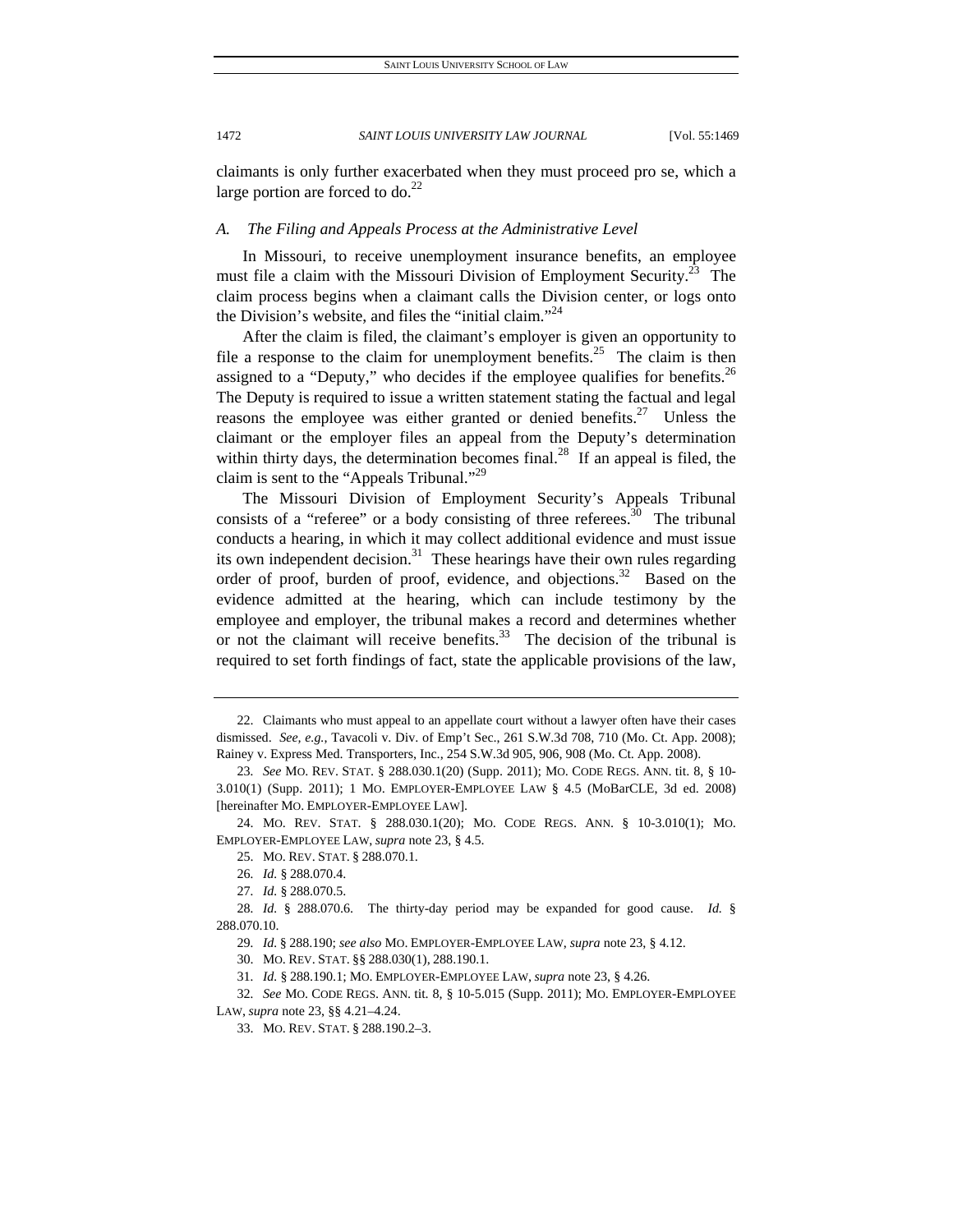and state the tribunal's ultimate holding.<sup>34</sup> The tribunal may "affirm, modify, or reverse the determination of the deputy, or shall remand the matter to the deputy with directions."<sup>35</sup> However, the decision becomes final thirty days after the date of the decision, if the claimant or the employer fails to file a motion for reconsideration.<sup>36</sup> Moreover, if there is no filing within the thirty days, the parties lose all rights to appeal. $37$ 

If the claimant or employer is not satisfied with the Tribunal's decision, they can appeal, via a motion for reconsideration or application for review, to the Labor and Industrial Relations Commission.<sup>38</sup> The Commission may deny the motion or application for review, and it is not required to issue a written decision as to why.<sup>39</sup> In this instance, the decision of the Appeals Tribunal is treated as the decision of the Commission itself.<sup>40</sup>

If the Commission grants the motion or application, the Commission then decides whether or not it wants to take new evidence on the matter or hold oral arguments.<sup>41</sup> If the Commission decides it needs more evidence to make a determination, it may remand the matter to the Appeals Tribunal for an additional hearing.<sup>42</sup> If oral argument is requested within ten days of the application for review the Commission may grant the request.<sup>43</sup> If oral argument is granted, however, the parties are required to file a brief before the date of the oral argument, and new evidence and facts are generally not allowed to be presented.<sup>44</sup>

In most cases, the Commission restricts itself to a review of the record made at the Appeals Tribunal's hearing without holding an additional hearing or oral argument.<sup>45</sup> The Commission is allowed to simply adopt the findings of fact made by the Appeals Tribunal.<sup>46</sup> The Commission, however, may also make its own findings of fact and conclusions of law based on the whole record because the Commission is not bound by any of the Tribunal's findings.<sup>47</sup> That is, the Commission is not bound by the Tribunal's credibility,

 <sup>34.</sup> MO. CODE REGS. ANN. tit. 8, § 10-5.050(2) (Supp. 2011).

 <sup>35.</sup> MO. REV. STAT. § 288.190.3.

<sup>36</sup>*. Id.*

<sup>37</sup>*. Id.*

 <sup>38.</sup> MO. REV. STAT. § 288.200.1 (2005).

<sup>39</sup>*. Id.*

<sup>40</sup>*. Id.*

<sup>41</sup>*. Id.*; MO. CODE REGS. ANN. tit. 8, § 20-4.010 (Supp. 2011).

 <sup>42.</sup> MO. REV. STAT. § 288.200.1.

 <sup>43.</sup> MO. CODE REGS. ANN. tit. 8, § 20-4.010(4) (Supp. 2011).

<sup>44</sup>*. Id.* § 20-40.010(4)–(5).

 <sup>45.</sup> MO. EMPLOYER-EMPLOYEE LAW, *supra* note 23, § 4.53.

<sup>46</sup>*. Id.*

<sup>47</sup>*. Id.*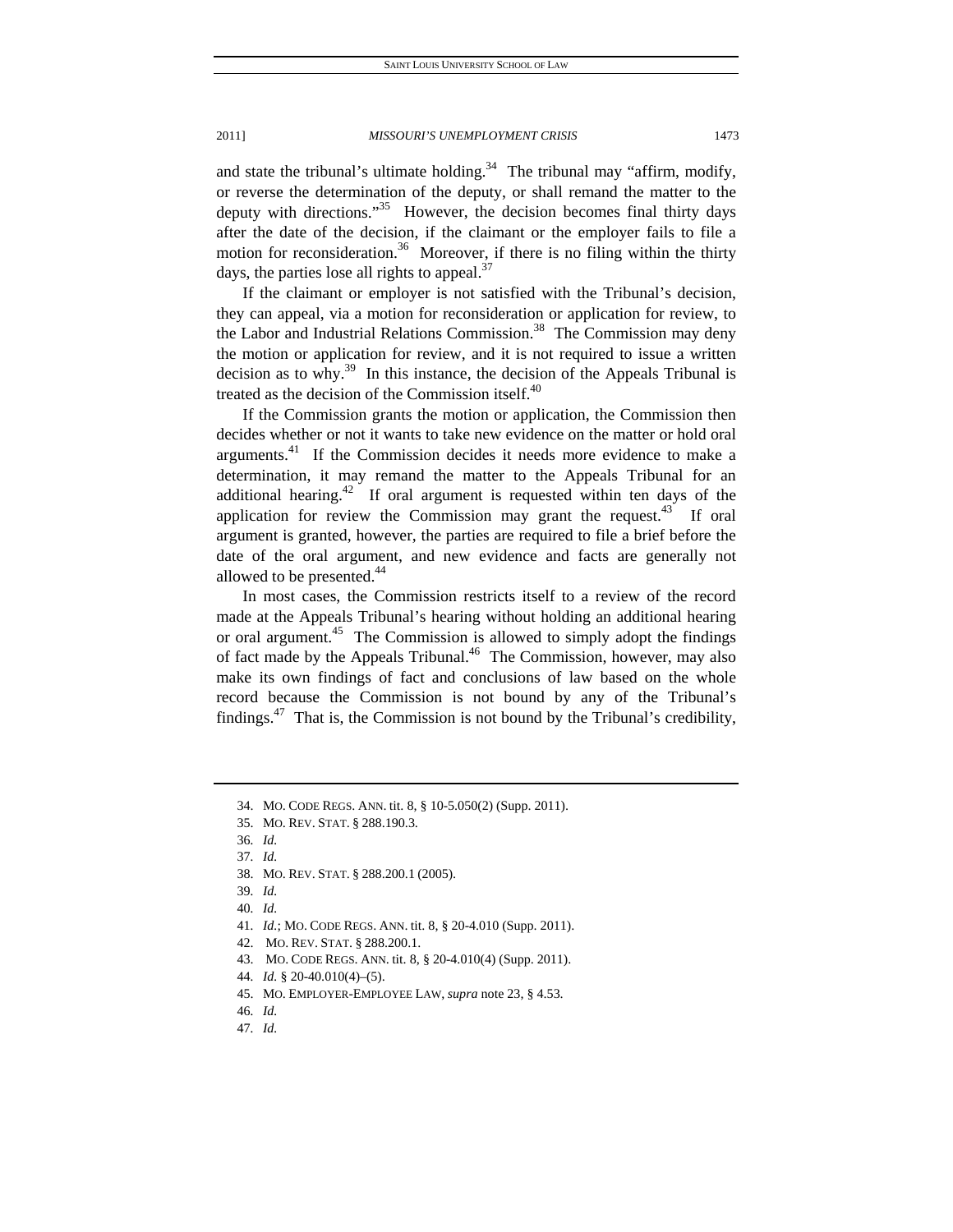evidentiary, or legal determinations.<sup>48</sup> The Commission is required to make "unequivocal, affirmative findings of the facts" when coming to an ultimate conclusion, which it can do by simply adopting the holding of the Appeals Tribunal.<sup>49</sup> If a claimant or employer is unsatisfied with the Commission's ultimate decision, then the claimant or the employer can seek review of the decision in the courts. $50$ 

#### *B. Getting the Courts Involved*

Jurisdiction to review a decision of the Commission lies with the appropriate appellate court.<sup>51</sup> The claimant, however, has only twenty days from the date of the Commission's final decision until an appeal must be filed.<sup>52</sup> In order to initiate an appeal, the claimant must file two copies of Form No. 8-B with the secretary of the Commission and pay the appropriate docket fee.53 If the claimant is the party appealing, he or she is exempt from paying the docket fee.<sup>54</sup> The claimant, however, is not exempt from the requirements to serve a copy of the notice of appeal on the attorneys of all parties represented and to serve appropriate notice on all parties not represented.<sup>55</sup>

The appellate court reviews the record created at the Commission level, and there is no opportunity for the parties to present additional evidence or facts.56 Moreover, the findings of fact of the Commission are conclusive if they are supported by substantial evidence and are not fraudulent.<sup>57</sup> The appellate court, however, is not bound by the conclusions of law made by the Commission. $58$  Thus, the jurisdiction of the court is confined solely to questions of law.<sup>59</sup> The appellate court can "modify, reverse, remand for rehearing, or set aside the decision" on the grounds that "the Commission acted without or in excess of its powers . . . the decision was procured by fraud . . . the facts found by the Commission do not support the award . . . [or] there was

<sup>48</sup>*. Id.* (citing Husky Corp. v. Labor & Indus. Relations Comm'n, 628 S.W.2d 378, 379 (Mo. Ct. App. 1982) (holding that the Commission is the trier of fact with the right to determine the credibility of witnesses)).

 <sup>49.</sup> McClellan v. Brown Transfer & Storage Co., 950 S.W.2d 704, 707 (Mo. Ct. App. 1997).

 <sup>50.</sup> MO. REV. STAT. § 288.210 (2005).

<sup>51</sup>*. Id.*

<sup>52</sup>*. Id.*

 <sup>53.</sup> MO. EMPLOYER-EMPLOYEE LAW, *supra* note 23, § 4.56.

 <sup>54.</sup> MO. REV. STAT. § 288.380.5 (Supp. 2011).

 <sup>55.</sup> MO. EMPLOYER-EMPLOYEE LAW, *supra* note 23, § 4.56.

 <sup>56.</sup> MO. REV. STAT. § 288.210 (2005) ("Upon appeal no additional evidence shall be heard."); MO. EMPLOYER-EMPLOYEE LAW, *supra* note 23, § 4.57.

 <sup>57.</sup> MO. REV. STAT. § 288.210.

<sup>58</sup>*. Id.*

<sup>59</sup>*. Id.*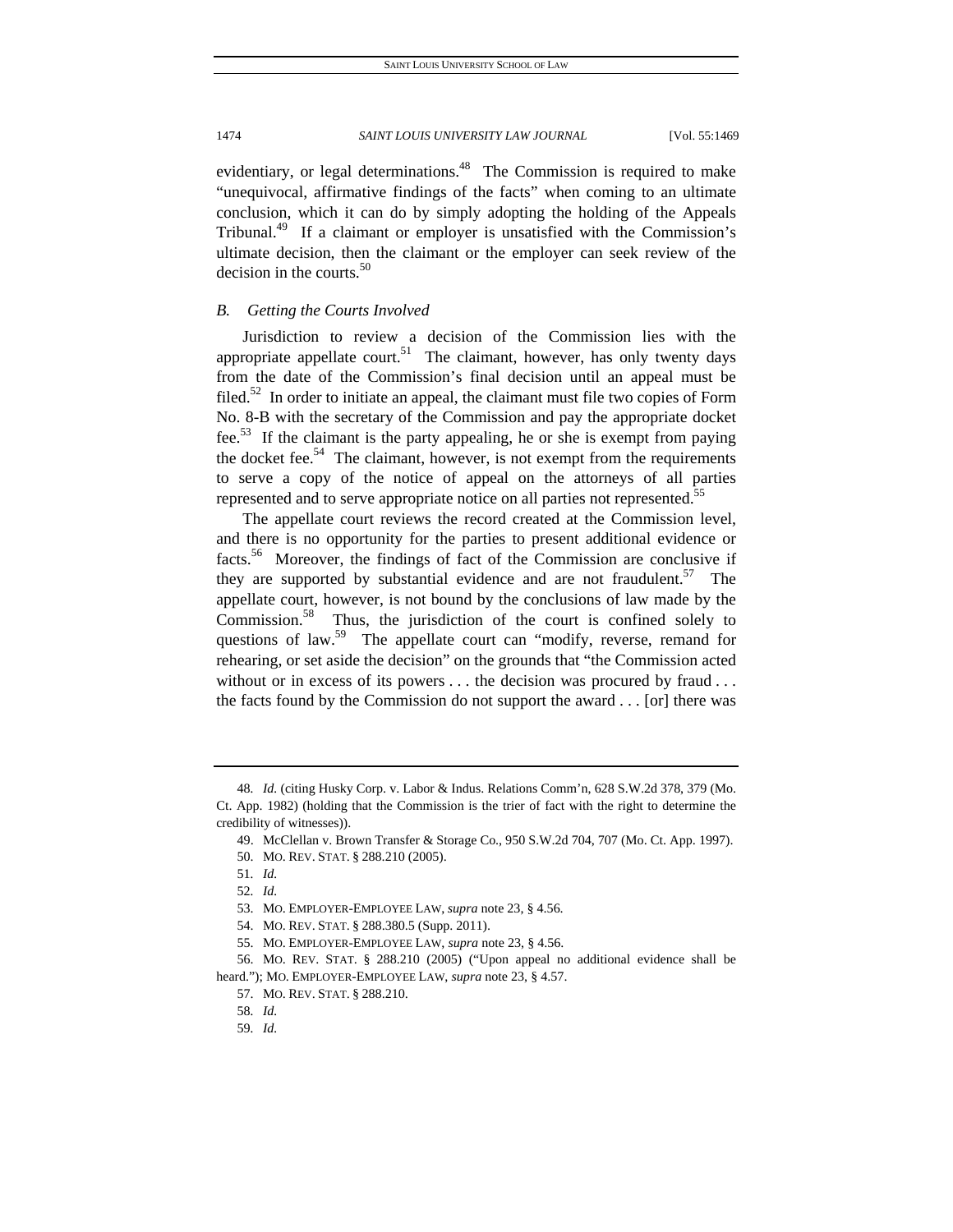no sufficient competent evidence in the record to warrant the making of the award."60

Filing an appeal will require a claimant to file a brief with the court.<sup>61</sup> If a party fails to file a brief, then the appealing party is considered to have "abandoned the appeal" and its case will be dismissed.<sup>62</sup> The appellant's initial brief must conform to the Missouri Supreme Court Rules.<sup>63</sup> Specifically, it must conform to the many requirements found in Missouri Supreme Court Rule  $84.64$  Although courts are generally more understanding of a party who is proceeding pro se, a brief that fails to comply with the requirements of Rule 84 and other Missouri Supreme Court Rules can result in the case being dismissed.<sup>65</sup> The appealing claimant, after all briefs are filed, also may have to argue the case in open court.<sup>66</sup> Oral argument may be waived in some jurisdictions, but if either party requests oral argument it is generally ordered.<sup>67</sup> If oral argument is ordered, therefore, an appealing claimant must argue the law applicable to the case in front of a panel of judges.<sup>68</sup>

The appellate process is very complicated and arduous. Moreover, there are skilled attorneys that dedicate their entire practice to appellate law. It would be very difficult, if not impossible, for a pro se claimant to be successful in any appellate court in Missouri, especially considering the courts have

65*. See, e.g.*, Rainey v. Express Med. Transporters, Inc., 254 S.W.3d 905, 908 (Mo. Ct. App. 2008). Also, local court rules not included in the codified Supreme Court Rules can affect the requirements for formatting, filing, and length of the brief, as well as the requirements of oral arguments. *See* MO. APPELLATE COURT PRACTICE §§ 6.2, 6.15, 6.17 (MoBar 5th ed. 2007).

66*. See* MO. CT. APP. E.D. SPEC. R. 390, 395; MO. CT. APP. S.D. SPEC. R. 1(b); MO. CT. APP. W.D. SPEC. R. I.

67*. See* MO. CT. APP. E.D. SPEC. R. 390, 395; MO. CT. APP. S.D. SPEC. R. 1(b); MO. CT. APP. W.D. SPEC. R. I.

68*. See* MO. CT. APP. E.D. SPEC. R. 390, 395; MO. CT. APP. S.D. SPEC. R. 1(b); MO. CT. APP. W.D. SPEC. R. I.

<sup>60</sup>*. Id.*

 <sup>61.</sup> MO. SUP. CT. R. 84.035(g); *see* Vaughn v. Table Rock Asphalt Constr. Co., 984 S.W.2d 215, 216 (Mo. Ct. App. 1999) ("Requirements of rule governing appellate briefs are mandatory.... An appellant that does not file a brief on the issues pertaining to its appeal is deemed to have abandoned that appeal.") (citing Brachter v. Sequel Corp., 969 S.W.2d 827, 828 (Mo. Ct. App. 1998)).

<sup>62</sup>*. See Vaughn*, 984 S.W.2d at 16.

 <sup>63.</sup> MO. SUP. CT. R. 84.04.

<sup>64</sup>*. Id.* The appellant's brief must begin with a cover page, must contain a table of contents, table of authorities, jurisdictional statement, statement of facts, points relied on, argument, conclusion, and certification of service. *Id.* R. 84.04(a); *id.* R. 84.06(f). The rules specify what information each of these sections must contain, and how each of them must be formatted. *Id.* R. 84.04(a). Moreover, in an appeal from a decision of the Commission it is likely the brief would need to include an appendix. *See id.* R. 84.04(h). An appellant's initial brief cannot exceed 31,000 words, or 2,200 lines of text, and cannot be longer than one hundred pages. *See id.* R. 84.06(b), (e).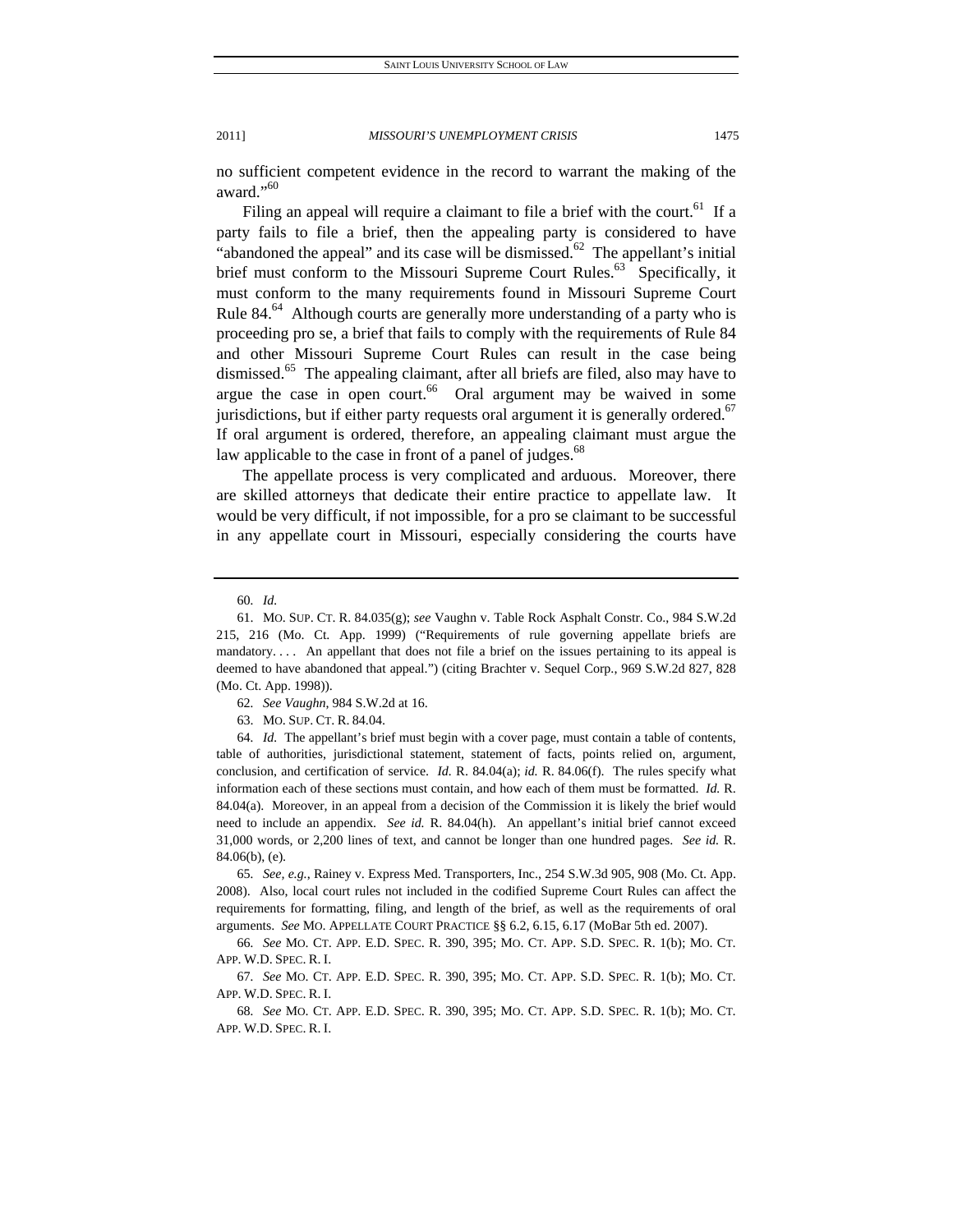signaled a willingness to dismiss pro se claimants' cases for failure to comply with Missouri Supreme Court Rules.<sup>69</sup> Navigating the labyrinth that is the appeals process within the Commission is difficult enough. Moreover, when the Commission errs, the process a claimant must go through to get access to entitled benefits only becomes more complicated. Combined, these processes present insurmountable problems for many unemployed individuals, especially those that cannot attain representation.<sup>70</sup>

As this Comment will discuss in subsequent pages, when the Commission fails to appropriately apply the law, it effectively denies benefits to individuals who deserve them. In fact, it is this exact type of failure by the Commission that has created an unemployment crisis in Missouri. The following section will discuss how personal illness affected the voluntary quit analysis prior to *Difatta-Wheaton*, the same law the Commission is still erroneously applying today.

#### II. WHAT THE LAW WAS—"VOLUNTARY" QUIT PRIOR TO *DIFATTA-WHEATON*

#### *A. Personal Illness as Voluntarily Quitting*

The Missouri statute on unemployment insurance, Section 288.050.1, disqualifies an individual from receiving unemployment insurance benefits if "the claimant has left work voluntarily without good cause attributable to such work or to the claimant's employer."<sup>71</sup> Prior to *Difatta-Wheaton*, courts interpreted the language of the statute to mean that, if an employee left work because of a personal illness, that employee had voluntarily quit, unless the court found that there was a causal connection between the employee's illness and his work. $72$ 

Courts reasoned that Section 288.050.1 "imposed dual elements" for a finding of disqualification from benefits.<sup>73</sup> To be disqualified from benefits, the employee's termination had to be "both voluntary and without good cause attributable" to the employee's work or to the employer.<sup>74</sup> Thus, the courts

<sup>69</sup>*. See Rainey*, 254 S.W.3d at 908 (holding that a pro se claimant's appeal for unemployment benefits be dismissed because her brief failed to comply with Missouri Supreme Court Rules 84.04 (c) through (d) and 84.04(i)).

 <sup>70.</sup> John J. Ammann, Attorney and Director of the Saint Louis University Law Clinic, stated that "for [pro se claimants] to handle their own appeal at the Commission level, write a brief that conforms to the rules, and handle their own case in the appellate courts, would be like asking me, an untrained mechanic, to change the transmission in my car." Interview with John J. Ammann, Dir., Saint Louis Univ. Legal Clinic, in St. Louis, Mo. (Jan. 28, 2010).

 <sup>71.</sup> MO. REV. STAT. § 288.050.1 (Supp. 2011).

<sup>72</sup>*. See* Duffy v. Labor & Indus. Relations Comm'n, 556 S.W.2d 195, 198 (Mo. Ct. App. 1977).

<sup>73</sup>*. Id.* (citing Bussman Mfg. Co. v. Indus. Comm'n, 335 S.W.2d 456 (Mo. Ct. App. 1960)).

<sup>74</sup>*. Id.*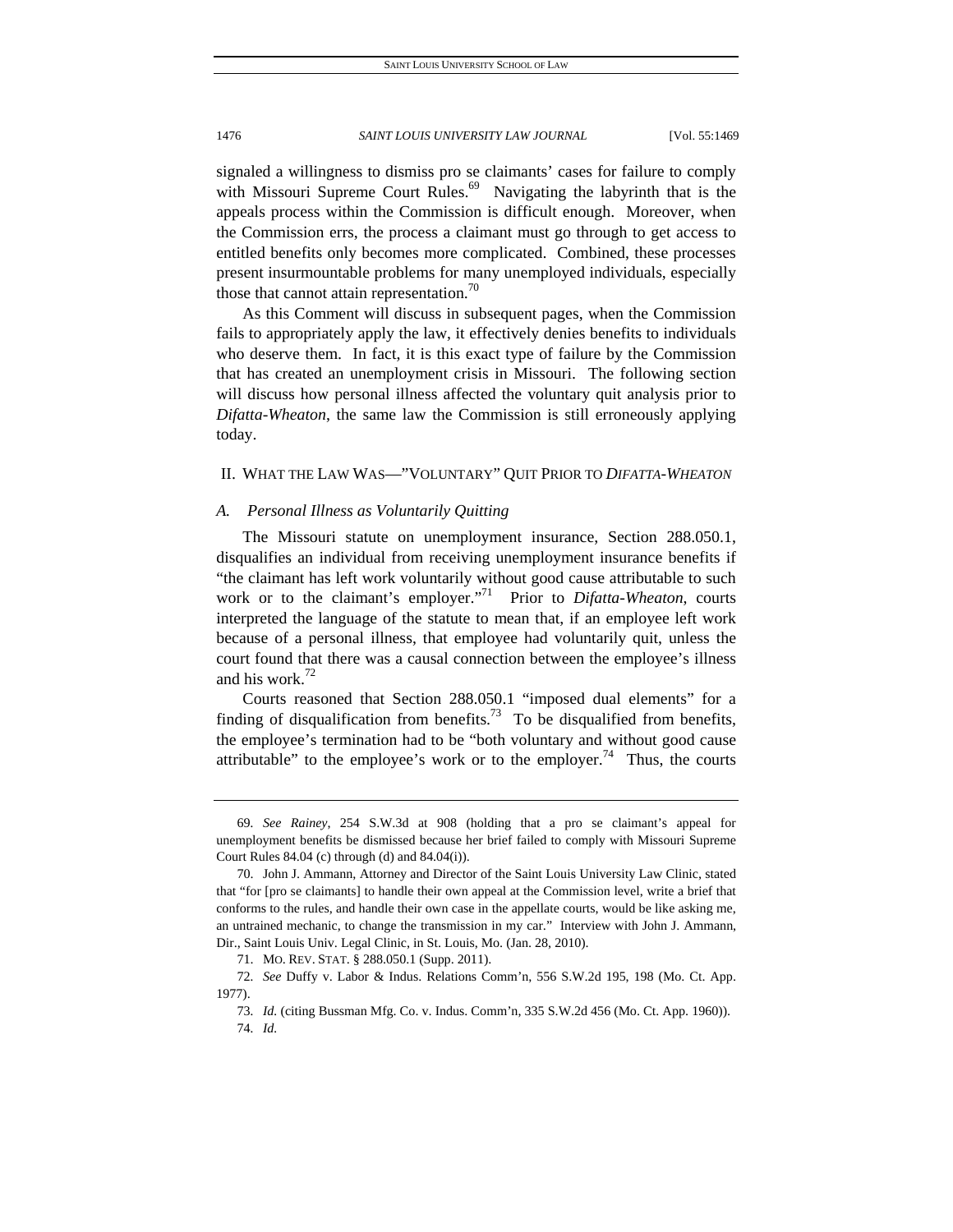came to the conclusion that the statutory language "without good cause attributable to her work or her employer" defined, at least in part, the term "voluntarily."<sup>75</sup> Under this interpretation, termination of employment was only involuntary if there was a "legally sufficient reason for leaving which [was] causally connected to the work or the employer. $176$  A personal illness of the employee, unrelated to his employment, would "not render termination involuntary unless the illness was caused or aggravated by the work or the employer."<sup>77</sup> Thus, an individual who had a personal illness, and as a result was unable to work, could not receive unemployment benefits, unless the employee could prove that the condition was caused by, or made worse by, the employee's job.<sup>78</sup>

In *Duffy v. Labor and Industrial Relations Commission*, a seminal unemployment case decided prior to *Difatta-Wheaton*, the court denied an employee unemployment insurance benefits.<sup>79</sup> Ms. Duffy was a secretary at the Saint Louis University Medical School.<sup>80</sup> Ms. Duffy could not go to work at the medical school because she had a serious personal illness that required daily care at a local hospital. $81$  Ms. Duffy called her supervisor at the medical school to notify him of the situation and to tell him that she did not know how long the illness would persist.<sup>82</sup> Ms. Duffy's supervisor considered this to be a voluntary resignation. $83$  Ms. Duffy's subsequent claim for unemployment insurance benefits was denied by the Commission, and she appealed.<sup>84</sup>

On appeal from the circuit court's judgment affirming the Commission's denial of unemployment benefits, Ms. Duffy argued that she had been forced to leave work through no fault of her own because her illness was not her fault.<sup>85</sup> She contended that she should receive benefits because this was consistent with the "no fault" language found in the unemployment insurance statute.<sup>86</sup> The court, however, denied Ms. Duffy unemployment insurance benefits, despite the fact that Ms. Duffy had been forced to leave work because of an illness and despite the fact she had contacted her supervisor to notify him of the situation. $87$  The court found that there was no evidence that Ms. Duffy's

75*. Id.*

77*. Id.*

79*. Id.*

80*. Id.* at 197.

83*. Id.*

84*. Id.*

85*. Id.*

<sup>76</sup>*. Duffy*, 556 S.W.2d at 198.

<sup>78</sup>*. Id.*

<sup>81</sup>*. Duffy*, 556 S.W.2d at 197.

<sup>82</sup>*. Id.*

<sup>86</sup>*. Duffy*, 556 S.W.2d at 197 (quoting MO. REV. STAT. § 288.020(1) (2005)).

<sup>87</sup>*. Id.* at 197, 198.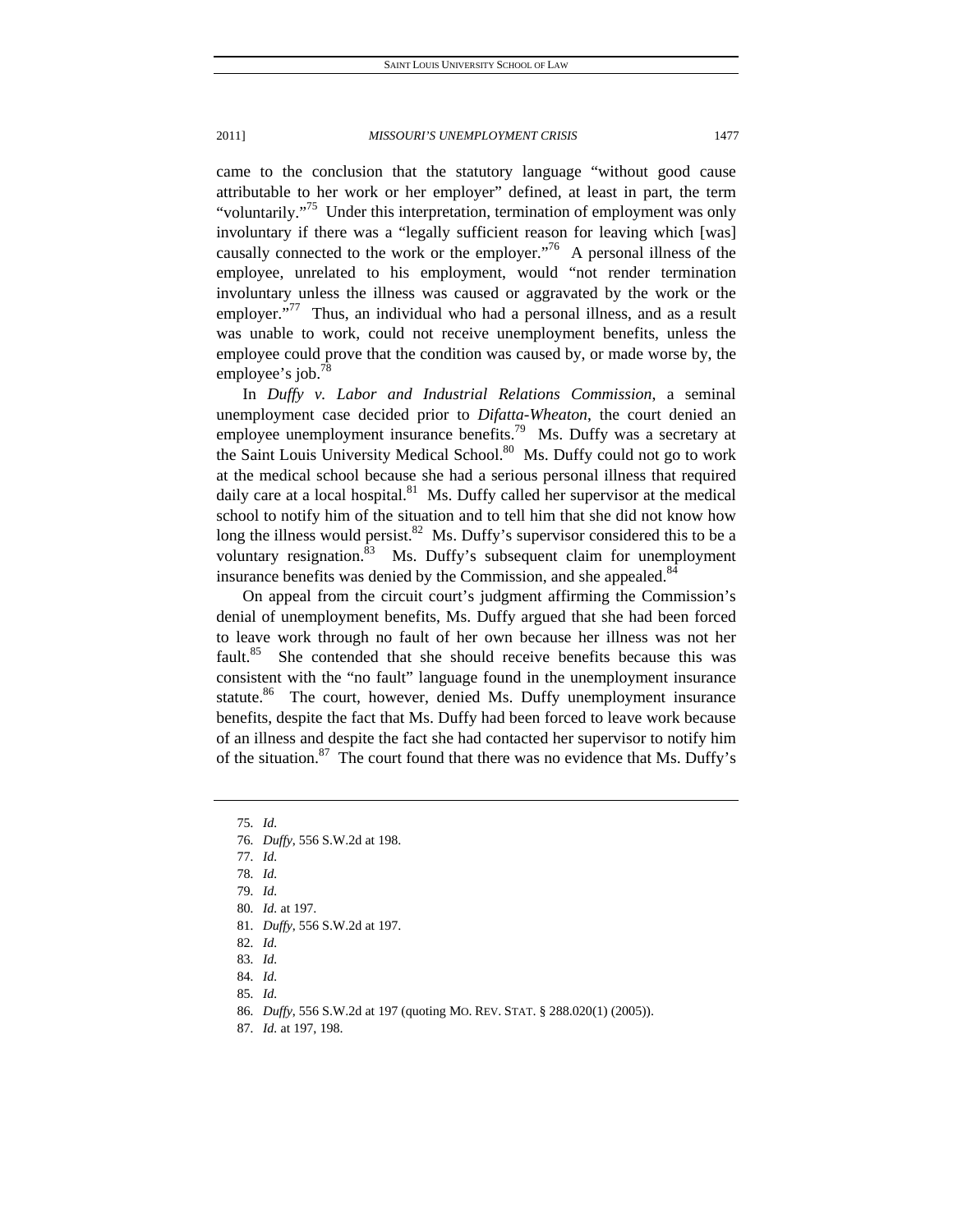illness was caused by her job or that her job aggravated the illness.<sup>88</sup> Thus, the court decided that, even though Ms. Duffy had to miss work through no fault of her own, she had still left work voluntarily under Section 288.050.1(1).<sup>89</sup>

In *Wimberley v. Labor and Industrial Relations Commission*, the Missouri Supreme Court held that a woman who had to leave work because of her pregnancy was disqualified from receiving unemployment insurance benefits.<sup>90</sup> Ms. Wimberley was a cashier and sales clerk at J.C. Penney Company for three years before she became pregnant.<sup>91</sup> In August 1980, during her seventh month of pregnancy, Ms. Wimberley requested a leave of absence due to the pregnancy, and the employer granted the request, but with no guarantee of reinstatement.<sup>92</sup> Ms. Wimberley's child was born on November 5, 1980, and one month later, when Ms. Wimberley attempted to return to work, she was informed that there were no positions open.<sup>93</sup> Ms. Wimberley applied for unemployment insurance benefits and was denied by the Division of Employment Security.<sup>94</sup> She appealed the decision to the Appeals Tribunal.<sup>95</sup>

On appeal, the Tribunal held that, although Ms. Wimberley had a legally sufficient reason for leaving her job, "that reason was in no way attributable to her work or to her employer."<sup>96</sup> Thus, the Tribunal held that she was disqualified from receiving benefits.<sup>97</sup> The Labor and Industrial Relations Commission adopted the decision of the Appeals Tribunal and affirmed the denial of benefits.<sup>98</sup>

Ms. Wimberley then petitioned the circuit court to review the decision.<sup>99</sup> The circuit court reversed the decision of the Commission, and the Western District of Missouri affirmed.<sup>100</sup> The Missouri Supreme Court, however, reversed the decision of the Western District and affirmed the holding and reasoning of the Commission.<sup>101</sup> The court found that Ms. Wimberley's work and her pregnancy were not "causally connected," because her job was not the

banc).

<sup>88</sup>*. Id.*

<sup>89</sup>*. Id.*

 <sup>90.</sup> Wimberley v. Labor & Indus. Relations Comm'n, 688 S.W.2d 344, 345 (Mo. 1985) (en

<sup>91</sup>*. Id.* 92*. Id.*

<sup>93</sup>*. Id.*

<sup>94</sup>*. Id.*

<sup>95</sup>*. Wimberley*, 688 S.W.2d at 345.

<sup>96</sup>*. Id.*

<sup>97</sup>*. Id.* 98*. Id.*

<sup>99</sup>*. Id.*

<sup>100</sup>*. Wimberley*, 688 S.W.2d at 345–46.

<sup>101</sup>*. Id.* at 350.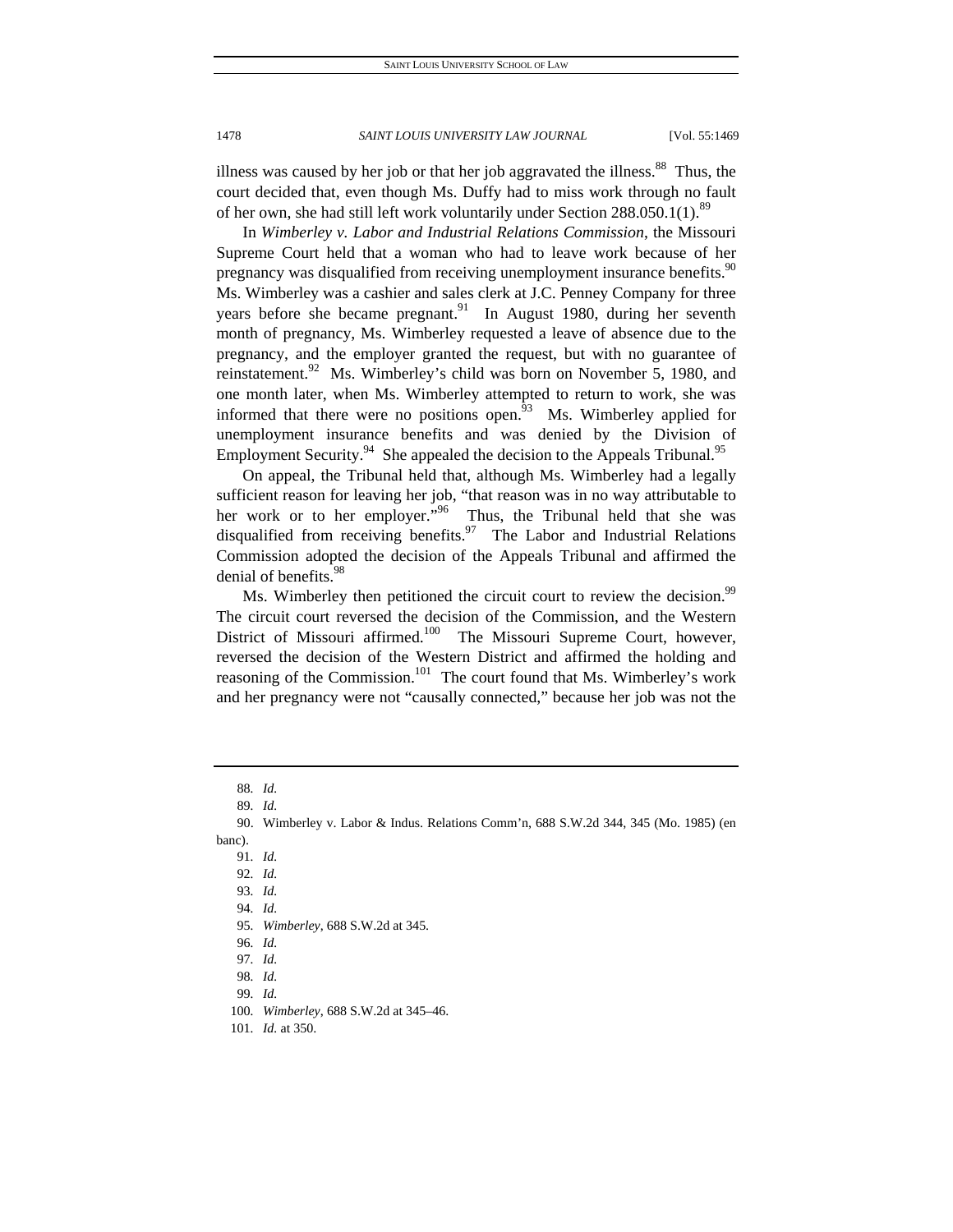cause of her becoming pregnant.<sup>102</sup> Thus, she had left work voluntarily and was not entitled to receive unemployment benefits.<sup>103</sup>

## *B. The Elemental Approach to Denying Benefits Because of a Personal Illness*

Not all Missouri courts followed the exact line of reasoning laid out in *Duffy* and *Wimberley*. The end result, however, was largely the same: employees who left work because of illnesses were disqualified from unemployment insurance benefits.<sup>104</sup> Some Missouri courts read Section 288.050.1 as raising three distinct issues: 1) "Was there a voluntary quitting"; 2) if so, was there a "good cause"; and 3) if both were found, "was the good cause attributable to the claimant's work or his employer?"<sup>105</sup>

1. Voluntarily Quitting

The first facet to the elemental approach prior to *Difatta-Wheaton* was a determination of whether the employee was removed from his job or left work on his own accord, i.e., "self-termination."<sup>106</sup> In many instances, the court would disqualify the employee from receiving benefits without analyzing the last two elements because the courts viewed not following an employer's reporting or leave of absence policy as a "self-termination."<sup>107</sup> Moreover, courts have held that not reporting a personal illness, and the subsequent need to be absent from work to the employer, was per se a voluntary quit and disqualified the employee from benefits without considering any of the other elements.<sup>108</sup> However, when dealing generally with a case where an employee left work due to an illness, if the examining court determined that the separation was "voluntary" (i.e., it was caused by the employee leaving due to the illness and not some act of the employer), then the court examined the question of whether there was a "good cause," and if there was a "causal

<sup>102</sup>*. Id.* at 346

<sup>103</sup>*. Id.*

<sup>104</sup>*. See, e.g.*, Mo. Forge, Inc. v. Turner, 118 S.W.3d 313, 316 (Mo. Ct. App. 2003) (denying a claimant benefits because his back injury, which he claimed as good cause for quitting, was not sufficiently attributable to his work or his employer).

 <sup>105.</sup> Trail v. Indus. Comm'n, Div. of Emp't. Sec. of Dept. of Labor & Indus. Relations, 540 S.W.2d 179, 181 (Mo. Ct. App. 1976) (citing S. Cent. Bell Tel. Co. v. Admin. Div. of Emp't Sec., Dept. of Labor, 247 So. 2d 615, 617 (La. Ct. App. 1971)).

<sup>106</sup>*. See* Reutzel v. Mo. Div. of Emp't Sec., 955 S.W.2d 239, 242 (Mo. Ct. App. 1997).

<sup>107</sup>*. See id.* at 241–42.

 <sup>108.</sup> Turner v. Labor & Indus. Relations Comm'n, 793 S.W.2d 191, 195 (Mo. Ct. App. 1990) (holding that it was "clear that the direct and immediate cause of claimant's unemployment was her inaction in not notifying her employer of any need to be absent, or intent to be absent for more than three consecutive days after checking out of the hospital against medical advice," and thus, she was not entitled to benefits).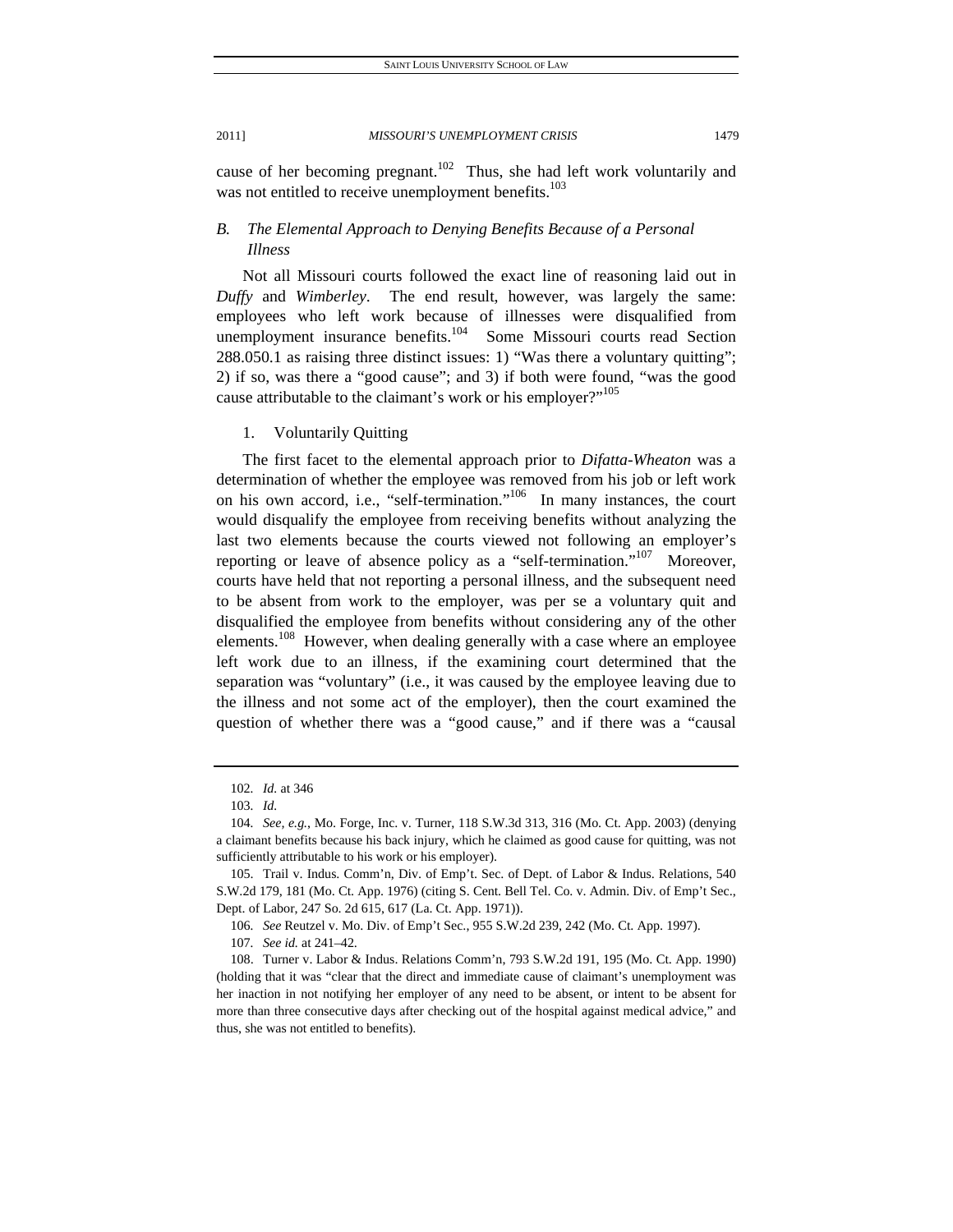connection" between the separation and the work performed.<sup>109</sup> If the court could find facts to support the last two elements, then unemployment insurance benefits would still be available.<sup>110</sup>

2. Good Cause

Prior to *Difatta-Wheaton*, "[a] worker ha[d] good cause to terminate [his or her] employment when that conduct conform[ed] to what an average person, who acts with reasonableness and in good faith, would do."<sup>111</sup> Generally, to establish "good faith," the employee had to prove that a reasonable effort was made to "resolve the dispute before resorting to the drastic remedy of quitting his or her job."<sup>112</sup> "Good cause" was "limited to instances where the unemployment [was] caused by external pressures so compelling that a reasonably prudent person would be justified in giving up employment."<sup>113</sup> In the context of personal illness, "good cause" meant that it would be unreasonable to expect the employee to continue working given their health condition.<sup>114</sup> Thus, many illnesses and medical conditions were held not to constitute good cause, and the claimants were denied benefits without further analysis.<sup>115</sup> However, even if the medical condition was recognized as a good cause in a general sense, if the good faith part of the element was not satisfied, the court would hold that the employee had not left work for "good cause."<sup>116</sup>

In *Hessler v. Labor and Industrial Relations Commission*, the Missouri Supreme Court held that a pregnant woman, who had left work because of complications related to her pregnancy, had not left her employment for a

114*. Hessler*, 851 S.W.2d at 518.

116*. Hessler*, 851 S.W.2d at 519.

 <sup>109.</sup> Hessler v. Labor & Indus. Relations Comm'n, 851 S.W.2d 516, 518 (Mo. 1993) (en banc).

<sup>110</sup>*. Id.*

<sup>111</sup>*. See* Clark v. Labor & Indus. Relations Comm'n, 875 S.W.2d 624, 627 (Mo. Ct. App. 1994) (citing Contractors Supply Co. v. Labor & Indus. Relations Comm'n, 614 S.W.2d 563, 564 (Mo. Ct. App. 1981)).

<sup>112</sup>*. Id*. (quoting Tin Man Enters., Inc. v. Labor & Indus. Relations Comm'n, 866 S.W.2d 147, 149 (Mo. Ct. App. 1993)).

<sup>113</sup>*. Id.* (quoting Div. of Emp't Sec. v Labor & Indus. Relations Comm'n, 625 S.W.2d 882, 884 (Mo. Ct. App. 1981)).

<sup>115</sup>*. See, e.g.*, *id.* at 518–19 (holding that the claimant's health condition was not a good cause); Wimberly v. Labor & Indus. Relations Comm'n, 688 S.W.2d 344, 345 (Mo. 1985) (en banc) (holding that the inability to work because of pregnancy was not a good cause); Kansas City Power & Light Co. v. Searcy, 28 S.W.3d 891, 896 (Mo. Ct. App. 2000) (holding that medical evidence presented was not sufficient to show good cause); Fifer v. Mo. Div. of Emp't Sec., 665 S.W.2d 81, 81 (Mo. Ct. App. 1984) (reasoning that an extended absence because of illness was not a good cause for termination); Clevenger v. Labor & Indus. Relations Comm'n, 600 S.W.2d 675, 676 (Mo. Ct. App. 1980) (holding that an emotional or mental condition was not good cause).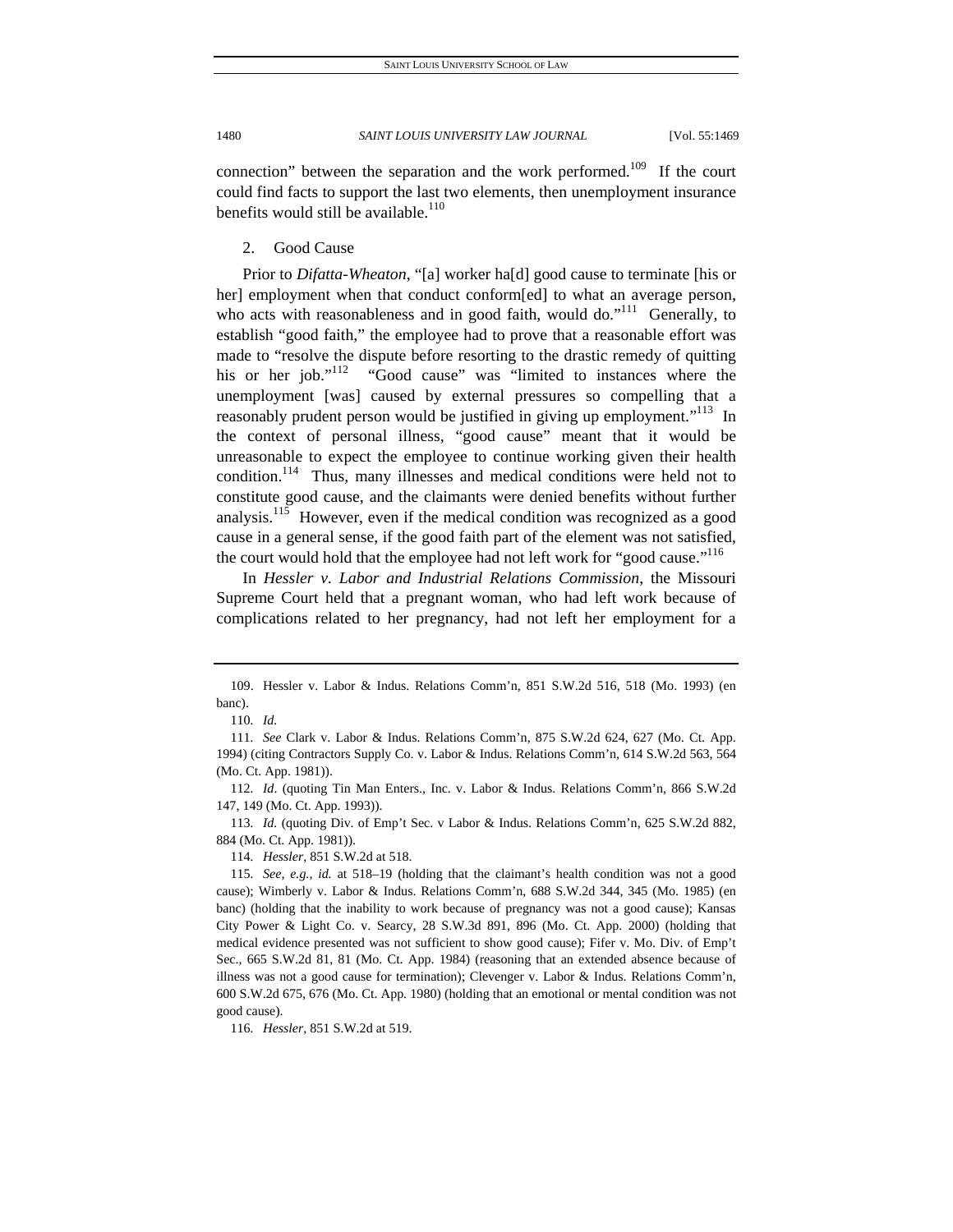"good cause."<sup>117</sup> Ms. Hessler was a billing clerk and receptionist for Suburban Business Products.<sup>118</sup> During her employment she became pregnant and started having complications including severe vaginal bleeding and a threatened abortion.<sup>119</sup> These complications stemmed from job stress and being on her feet, so Ms. Hessler's doctor ordered her to stay home, off of her feet, and she was eventually bed ridden.<sup>120</sup> Thus, Ms. Hessler was forced to quit her job.<sup>121</sup> Upon quitting, Ms. Hessler did not specify to her employer what her doctor's orders were, nor did she tell her employer of the specifics of her pregnancy complications, until her doctor sent the company a note detailing her complications and his recommendation that she stay in bed.<sup>122</sup> The Missouri Supreme Court denied Ms. Hessler's request for unemployment benefits because she had not shown a "good cause" for leaving her employment.<sup>123</sup>

The court held that, even if it assumed that Ms. Hessler's pregnancy complications made leaving her job reasonable, it could not award her unemployment benefits because she did not act in good faith.<sup>124</sup> Moreover, the court held that Ms. Hessler had to show that her pregnancy complications necessitated her leaving work and that she gave her employer appropriate time and chance to provide her with a less stressful work environment and a job that she could do off of her feet, before she quit.<sup>125</sup> However, the court failed to mention how long Ms. Hessler should have continued to work to afford her employer appropriate time to find her a different job. Since Ms. Hessler had not given them adequate time, the court held the vaginal bleeding and threatened abortion resulting from Ms. Hessler's pregnancy complications were not "good cause" for leaving work, and Ms. Hessler was disqualified from receiving benefits. $^{126}$ 

Under the "good cause" element, the employee had to show (1) that it would be unreasonable for his employer to expect him to continue working given his health condition, and (2) that he gave the employer an adequate opportunity to find a job that he could perform.<sup>127</sup> Otherwise, the employee was not entitled to benefits.<sup>128</sup> However, even if the employee was able to

- 121*. Hessler*, 851 S.W.2d at 518.
- 122*. Id.*
- 123*. Id.* at 519.
- 124*. Id.*
- 125*. Id.* at 518–19.
- 126*. Hessler*, 851 S.W.2d at 519.
- 127*. Id.* at 518–19.
- 128*. Id.* at 519.

<sup>117</sup>*. See id.* at 518–19.

<sup>118</sup>*. Id.* at 517.

<sup>119</sup>*. Id.* at 517–18.

<sup>120</sup>*. Id.* at 518.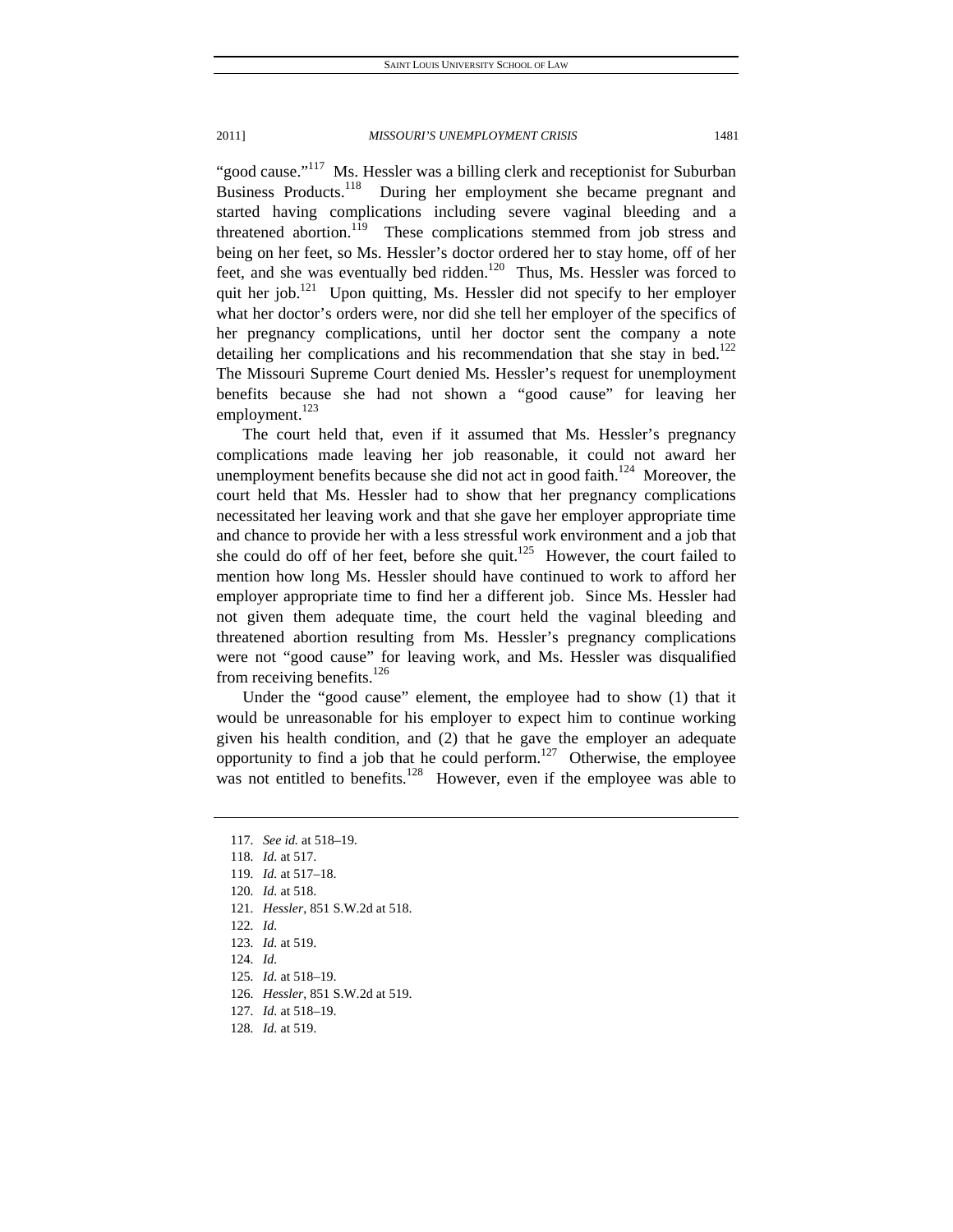prove both good cause elements, he would still have to show that there was a causal connection between his illness and the work.<sup>129</sup>

#### 3. Causal Connection

Prior to *Difatta-Wheaton*, an employee also had to show a causal connection between his illness and his employment.<sup>130</sup> Section 288.050.1 states that if "the claimant has left work voluntarily without good cause attributable to such work or to the claimant's employer," then he is disqualified from receiving benefits.<sup>131</sup> Courts interpreted "[a]ttributable to . . . work or to . . . employer" to mean that it "must be the work or the employer himself that creates the condition making it unreasonable to expect this employee to continue work." $132$  "Work causing an aggravation of an existing condition [was] also sufficient" to fulfill the causal connection element.<sup>133</sup>

However, this causal connection generally had to be demonstrated with medical evidence.<sup>134</sup> Courts held that, where the causal connection between the employee's work and the medical reason relied upon for establishing good cause for quitting was not within the "common knowledge or experience of a layperson," expert medical evidence was required to establish the causal connection.<sup>135</sup> Where the causal connection was within the common knowledge or experience of a layperson, expert medical evidence was not needed.<sup>136</sup> However, courts have held that medical evidence was necessary in most cases.<sup>137</sup> For example, medical evidence was found necessary for claims regarding workplace aggravation of "injuries to the body"<sup>138</sup> and in several cases regarding mental and emotional illnesses.<sup>139</sup> Thus, generally, if an employee quit a job and sought unemployment insurance benefits "alleging

136*. Id.*

<sup>129</sup>*. Id.* at 518.

<sup>130</sup>*. See* Kansas City Power & Light Co. v. Searcy, 28 S.W.3d 891, 894 (Mo. Ct. App. 2000)*.*

 <sup>131.</sup> MO. REV. STAT. § 288.050.1 (Supp. 2011).

 <sup>132.</sup> Mena v. Consentino Grp., Inc., 233 S.W.3d 800, 804 (Mo. Ct. App. 2007) (quoting Baker v. Midway Enters., Inc., 78 S.W.3d 188, 192 (Mo. Ct. App. 2002)).

<sup>133</sup>*. Id.* (citing Bussmann Mfg. Co. v. Indus. Comm'n, 327 S.W.2d 487, 491 (Mo. Ct. App. 1959)).

<sup>134</sup>*. See id.*

<sup>135</sup>*. Id.* (quoting Smith v. U.S. Postal Serv., 69 S.W.3d 926, 928 (Mo. Ct. App. 2002)).

<sup>137</sup>*. See Mena*, 233 S.W.3d at 804.

<sup>138</sup>*. Id.* at 804 ("*See* Mo. Forge, Inc. v. Turner, 118 S.W.3d 313, 316 (Mo. Ct. App. 2003) (requiring expert medical evidence to show that back pain was aggravated by the claimant's employment); VanDrie v. Performance Contracting & Div. of Emp't Sec., 992 S.W.2d 369, 374 (Mo. Ct. App. 1999) (noting that the claimant did not meet his burden of establishing by sufficient medical evidence the causal connection between his preexisting back injury and the workplace aggravation of that injury)").

<sup>139</sup>*. See, e.g.*, *Mena*, 233 S.W.3d at 804 (discussing "many cases" requiring medical evidence).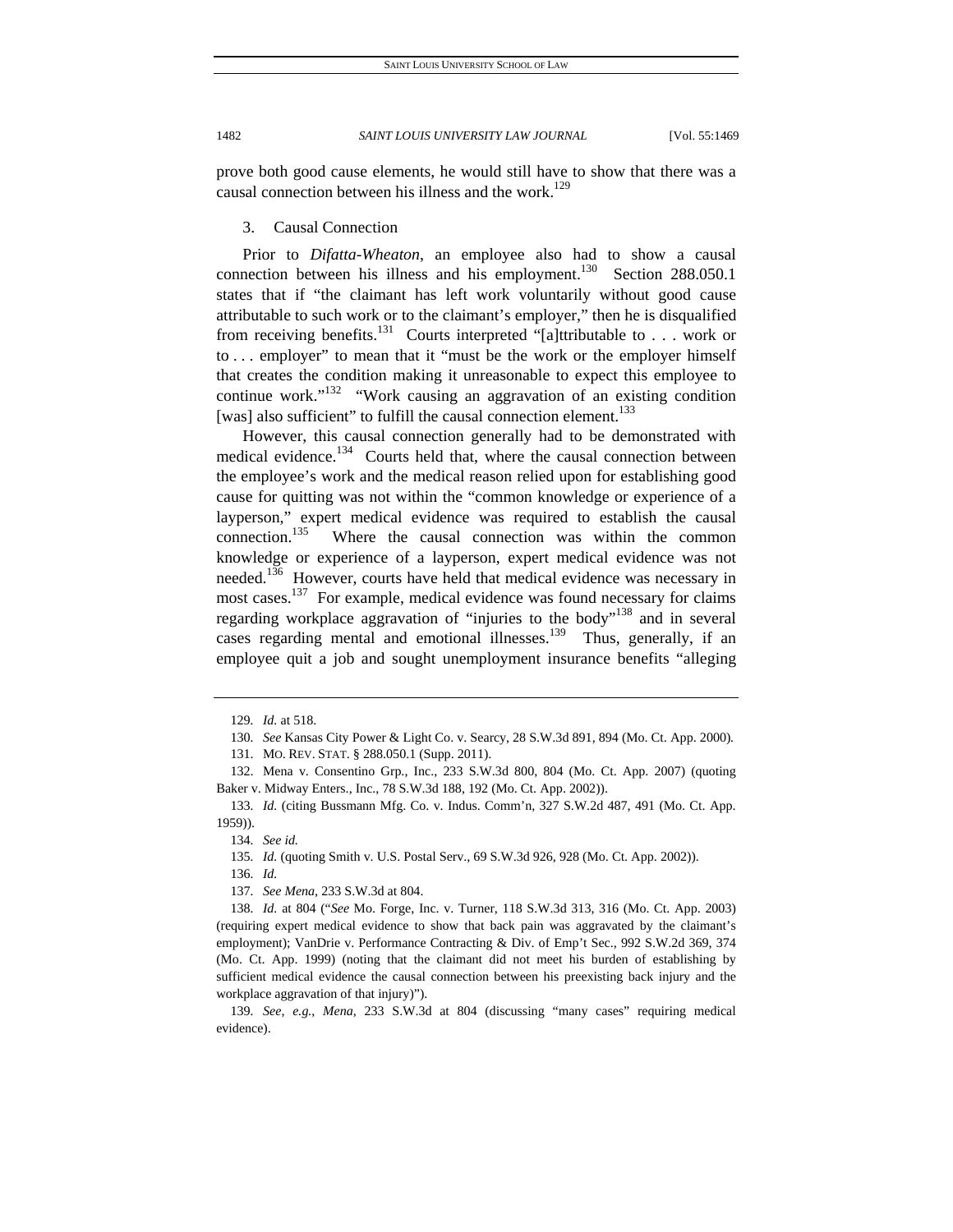medical reasons as good cause for quitting," the employee had to provide expert medical evidence as a way to prove the causal connection between "the employee's work and the medical reason relied on."<sup>140</sup>

In *Hessler*, mentioned above, the Missouri Supreme Court held that even if Ms. Hessler had shown that her pregnancy complications constituted a "good cause" for leaving her job, she still would have been disqualified from receiving unemployment benefits because she failed to fulfill the causal connection element.<sup>141</sup> The court reasoned that the statute's purpose was to incentivize employees to stay at their jobs and to only allow unemployment benefits when the cause was "real, not imaginary, substantial, not trifling, and reasonable, not whimsical."<sup>142</sup> The court determined that Section 288.050 required that good cause be attributable to Ms. Hessler's work or to her employer, which meant "it must be the work or employer himself that creates the condition making it unreasonable to expect *this employee* to continue work."<sup>143</sup> So, since Ms. Hessler's work did not cause her to become pregnant, the complications arising from her pregnancy were not causally connected to her work.<sup>144</sup> Moreover, the court ignored the statements of Ms. Hessler and her doctor, indicating that the stress of her job made her pregnancy complications worse. $145$  Thus, the court held that Ms. Hessler was disqualified from receiving benefits despite the fact that she was experiencing severe pregnancy complications that were not her fault and that were exacerbated by her job. $146$ 

The Missouri Court of Appeals for the Western District, in *Mena v. Consentino Group, Inc.*, held that the employee had failed to produce enough medical evidence to support the causal connection element.<sup>147</sup> Ms. Mena's job as a cashier at a Price Choppers grocery store required her to stand for long periods of time.<sup>148</sup> Ms. Mena had arthritic knees and standing for long periods caused her significant pain.<sup>149</sup> Her employer denied her request for a stool to

<sup>140</sup>*. Id.* (quoting Smith, 69 S.W.3d at 928). For a brief explanation of the proof requirement under the causal connection element and what types of proof may or may not be needed after *Difatta-Wheaton*, see Appellant's Brief and Appendix at 17, Davis v. Transp. Sec. & Div. of Emp't Sec., 295 S.W.3d 594 (Mo. Ct. App. 2009) (No. ED 92287).

 <sup>141.</sup> Hessler v. Labor & Indus. Relations Comm'n, 851 S.W.2d 516, 519 (Mo. 1993) (en banc).

<sup>142</sup>*. Id.* at 518 (quoting Belle State Bank v. Indus. Comm'n, 547 S.W.2d 841, 846 (Mo. Ct. App. 1977)).

<sup>143</sup>*. Id.* (emphasis in original).

<sup>144</sup>*. Id.* at 518–519.

<sup>145</sup>*. Id.* at 518.

<sup>146</sup>*. Hessler*, 851 S.W.2d at 518–19.

 <sup>147.</sup> Mena v. Consentino Grp., Inc., 233 S.W.3d 800, 806 (Mo. Ct. App. 2007).

<sup>148</sup>*. Id.* at 802.

<sup>149</sup>*. Id.*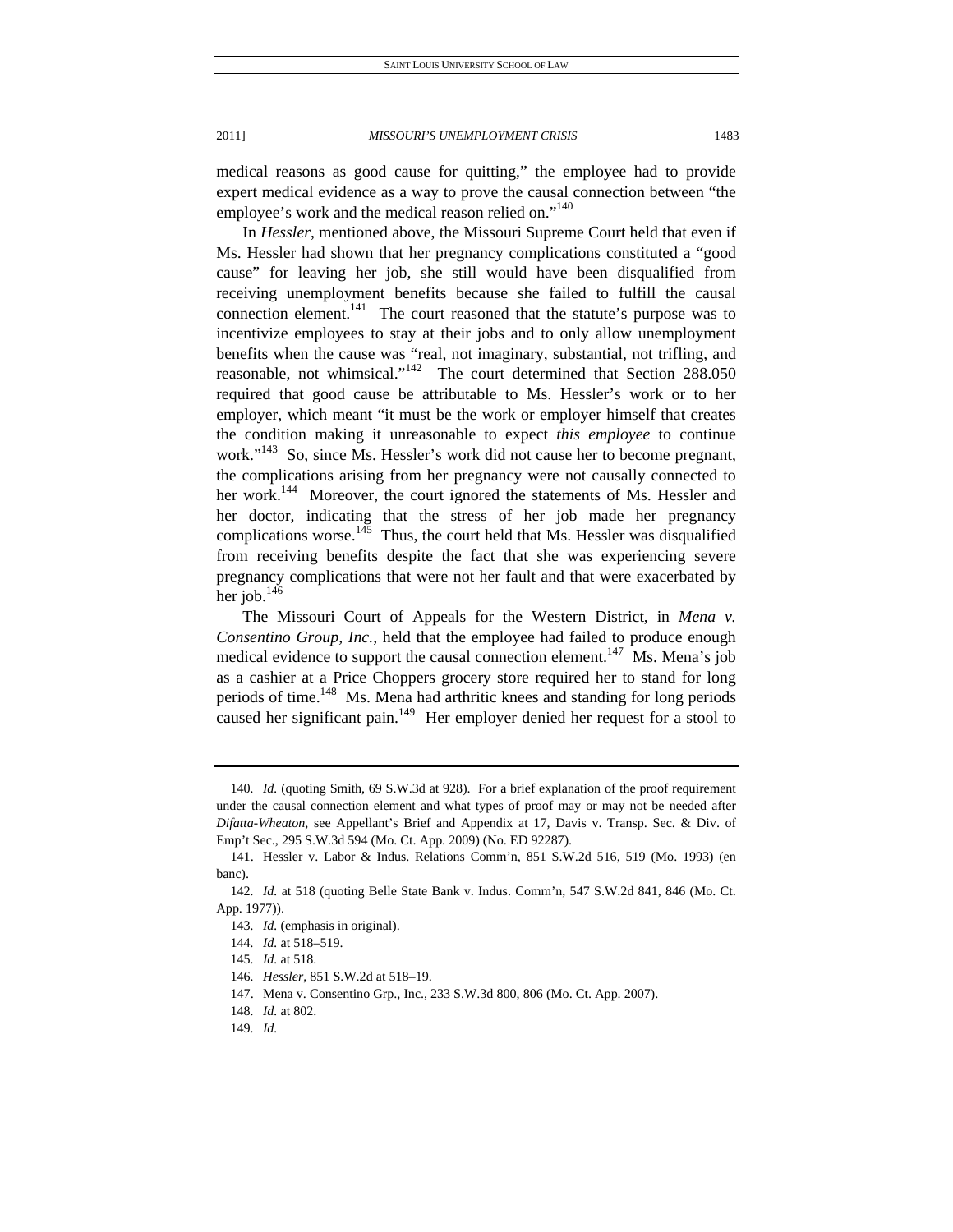sit on, telling her that if she wanted a stool she should find a new job.<sup>150</sup> Thus, Ms. Mena was forced to leave her employment.<sup>151</sup> She subsequently filed for unemployment benefits.<sup>152</sup> At the Appeals Tribunal hearing, Ms. Mena produced a medical certificate from her doctor that diagnosed her with osteoarthritis of the knees and restricted her to lifting or pushing fifty pounds.153 She also produced a form, filled out by her doctor, requesting handicapped automobile license plates because she could not walk more than fifty feet without resting.<sup>154</sup> In addition, Ms. Mena informed the Commission that her doctor advised her to quit if she would have to continue standing at her job, and she produced a medical certificate that indicated she could not stand continuously for more than one hour.<sup>155</sup> However, the Commission denied Ms. Mena benefits because she failed to produce enough medical evidence to show a causal connection indicating that her job made her illness worse.<sup>156</sup>

The appellate court affirmed the Commission's findings.<sup>157</sup> The court reasoned that there was insufficient medical evidence to show that Ms. Mena's arthritis was made worse by standing at the cashier's station, holding that even if her doctor's verbal statement—advising Ms. Mena to leave her job—had been in writing, it would not have been enough evidence to prove a "causal connection."158 The court stated that the doctor's statement was only a "suggestion" and not "medical evidence of an aggravated condition."<sup>159</sup> The court held that it would need a statement from Ms. Mena's medical doctor specifically stating that the existing medical condition was made worse by Ms. Mena's employment, requiring her to quit.<sup>160</sup> Absent such a statement, the court reasoned it could not hold that the causal connection element was satisfied.<sup>161</sup> Thus, the court held that Ms. Mena was not entitled to unemployment benefits, even though she demonstrated that she had a serious medical condition which limited her physical abilities and that her doctor had advised her to quit her job. $162$ 

<sup>150</sup>*. Id.*

<sup>151</sup>*. Id.*

<sup>152</sup>*. Mena*, 233 S.W.3d at 802.

<sup>153</sup>*. Id.*

<sup>154</sup>*. Id.*

<sup>155</sup>*. Id.* (explaining that the medical certificate, which stated that Ms. Mena could not stand for more than an hour, was made after she left her job and was not given to the Appeals Tribunal; however, it was provided to the Commission and the Court of Appeals).

<sup>156</sup>*. Id.* at 803.

<sup>157</sup>*. Mena*, 233 S.W.3d at 806.

<sup>158</sup>*. Id.*

<sup>159</sup>*. Id.*

<sup>160</sup>*. Id.*

<sup>161</sup>*. Id.*

<sup>162</sup>*. Mena*, 233 S.W.3d at 806.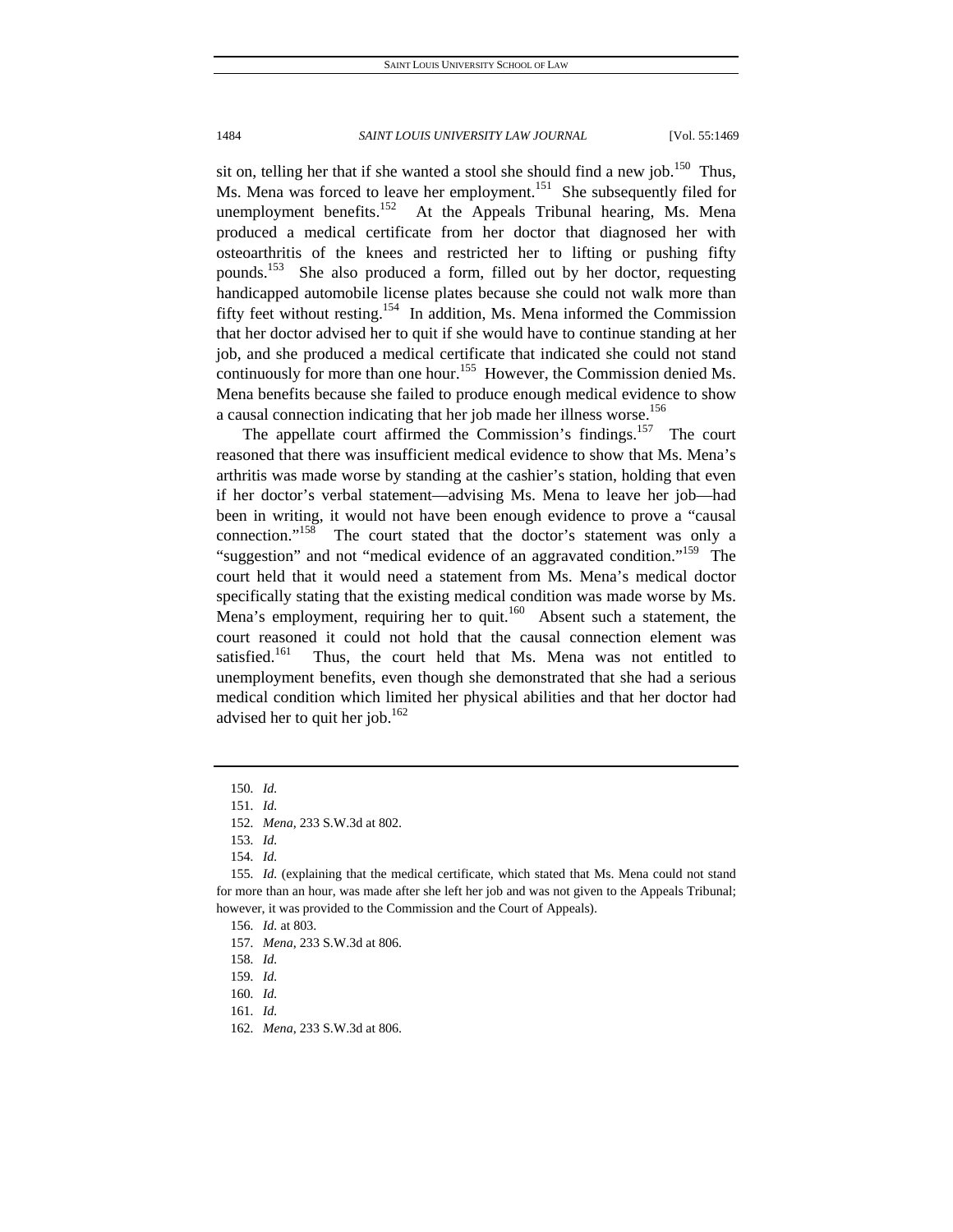In *Difatta-Wheaton*, the Missouri Supreme Court took a drastically different approach to analyzing whether and employee had left work voluntarily. Unlike in *Duffy*<sup>163</sup> and *Wimberley*, <sup>164</sup> where the courts disqualified an ill receptionist and a woman with pregnancy complications, respectively, even though the women left work through no fault of their own, in *Difatta-Wheaton* the Missouri Supreme Court looked to the purpose of the statute, which was to protect individuals who had lost their jobs "through no fault of their own."<sup>165</sup> Rather than disqualifying a woman suffering from severe pregnancy complications because she did not give her employer adequate time to find her an alternative job or because the job was not the direct cause of her pregnancy, as the court did in *Hessler*, 166 the court looked at the plain meaning of the terms of Section 288 and the public policy that was purportedly behind the statute's passage. $167$  Accordingly, rather than disqualifying a woman with arthritic knees because she failed to provide a specific type of medical evidence, as the court did in  $Mena$ , <sup>168</sup> the court supplanted the previous elemental approach in favor of a new analysis that considers the true policy goals of unemployment insurance statutes.

## III. WHAT THE LAW IS—*DIFATTA-WHEATON* AND SUBSEQUENT CASES CHANGE THE "VOLUNTARY" QUIT ANALYSIS

#### *A. The Supreme Court's Analysis in* Difatta-Wheaton

The Missouri Supreme Court fundamentally changed how illness and medical conditions of an employee affect the voluntary quit determination. Amy Difatta-Wheaton was a sales representative with the Dolphin Capital Corporation.<sup>169</sup> In 2006, Ms. Difatta-Wheaton was diagnosed with ovarian cancer.<sup>170</sup> Because of complications stemming from her ovarian cancer, including excessive bleeding and severe pain, Ms. Difatta-Wheaton was forced to take a medical leave of absence from May 24 to May 29, 2006.<sup>171</sup> However, the night before her scheduled return to work, Ms. Difatta-Wheaton began suffering severe cancer-related complications and was forced to miss additional days of work to receive "emergency medical treatment she needed

<sup>163</sup>*. See supra* notes 79–89 and accompanying text.

<sup>164</sup>*. See supra* notes 90–103 and accompanying text.

 <sup>165.</sup> Difatta-Wheaton v. Dolphin Capital Corp., 271 S.W.3d 594, 598 (Mo. 2008) (en banc) (citing MO. REV. STAT. § 288.020.1 (2000)).

<sup>166</sup>*. See supra* notes 117–29, 141–46 and accompanying text.

<sup>167</sup>*. Difatta-Wheaton*, 271 S.W.3d at 597–98.

<sup>168</sup>*. See supra* notes 147–62 and accompanying text.

<sup>169</sup>*. Difatta-Wheaton*, 271 S.W.3d at 595.

<sup>170</sup>*. Id.*

<sup>171</sup>*. Id.*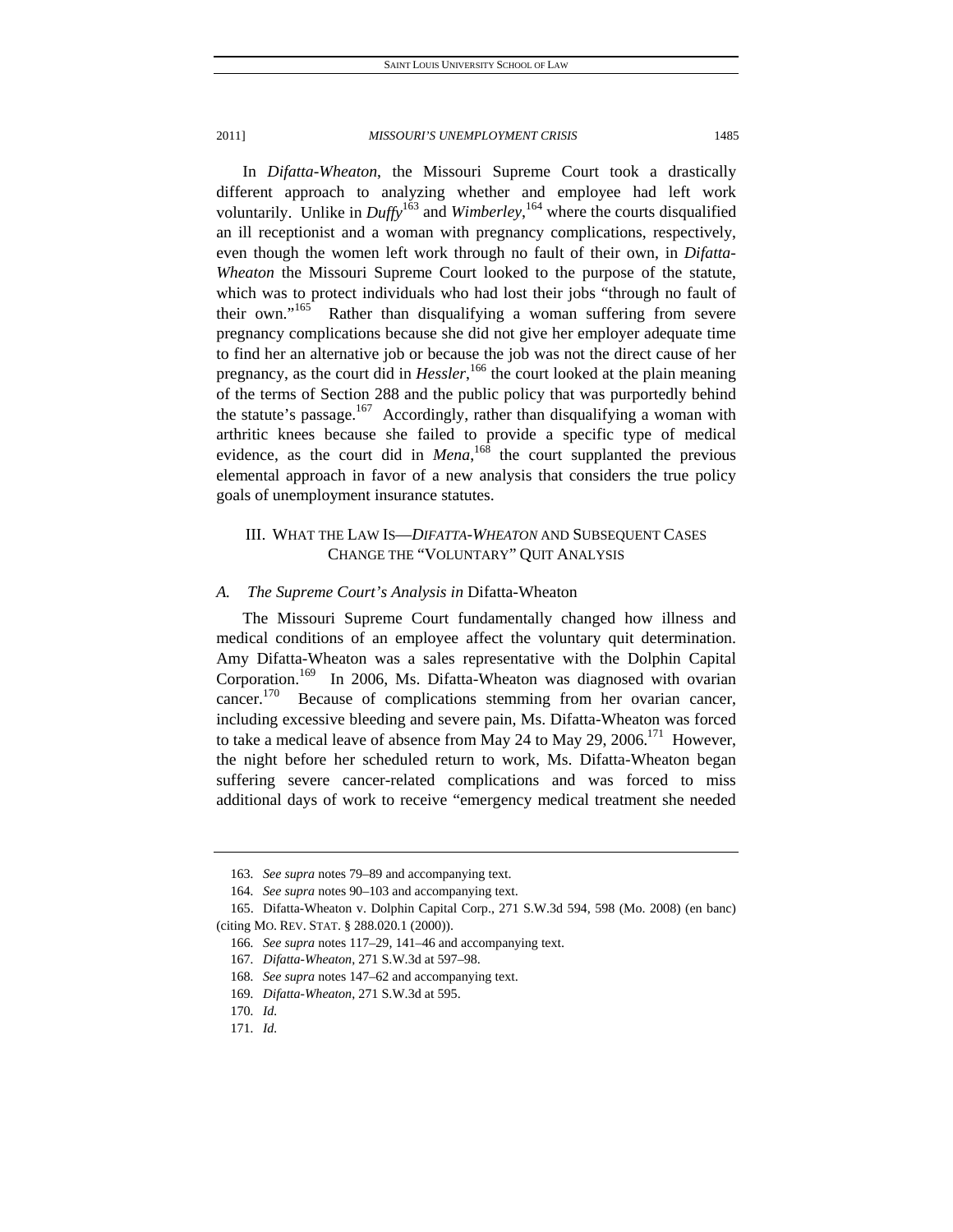to save her life."<sup>172</sup> Although Ms. Difatta-Wheaton contacted her employer several times to notify it that she would be forced to miss additional days of work, she was terminated.<sup>173</sup> Subsequently, Ms. Difatta-Wheaton filed a claim for unemployment insurance benefits.<sup>174</sup>

Applying the pre-*Difatta-Wheaton* reasoning, the Deputy for the Division of Employment Security found that Ms. Difatta-Wheaton was disqualified from receiving unemployment benefits because her actions amounted to a "voluntary quit."<sup>175</sup> That is, Ms. Difatta-Wheaton had left her job voluntarily because no causal connection was found between her cancer and her job at Dolphin Capital.<sup>176</sup> This finding was affirmed and adopted by both the Appeals Tribunal and the Labor and Industrial Relations Commission.<sup>177</sup> However, Ms. Difatta-Wheaton, with the help of an appointed attorney acting pro bono, appealed the Commission's decision.<sup>178</sup> Ultimately, the Missouri Supreme Court reversed the decision of the Commission.<sup>179</sup> The court held that because Ms. Difatta-Wheaton was not responsible for her ovarian cancer, its complications, or the timing of their occurrence, and she took necessary steps to preserve her employment given "uncontrollable factors," that she left work through "no fault" of her own, and did not do so voluntarily.<sup>180</sup> Thus, the court granted her unemployment benefits.<sup>181</sup>

In reaching its decision the court took a fundamentally new approach. Rather than disqualifying Ms. Difatta-Wheaton from benefits because her ovarian cancer was not caused by her job, as the Commission had done when applying *Duffy*, the Missouri Supreme Court looked at the plain meaning of Section 288's terms and the public policy behind the statute's passage.<sup>182</sup> The Missouri Supreme Court thought it was imperative to decipher the meaning of leaving work "voluntarily" in light of Section 288's goals, which are to provide

<sup>172</sup>*. Id.* at 594–95.

<sup>173</sup>*. Id.* at 595 (in repeatedly attempting to notify her employer of her illness, Ms. Difatta-Wheaton left a message with her supervisor on the morning of May 29, had her doctor fax a statement regarding her condition to Dolphin Capital on May 29, had her friend deliver a doctor's note to Dolphin Capital, and had her boyfriend deliver another doctor's note on June 5).

<sup>174</sup>*. Difatta-Wheaton*, 271 S.W.3d at 595.

<sup>175</sup>*. Id.* (stating the deputy's agreement with Dolphin Capital's assessment that Ms. Difatta-Wheaton had resigned because of unexcused absences between May 29 and June 5, 2009).

<sup>176</sup>*. Id.* at 597.

<sup>177</sup>*. Id.* at 595.

<sup>178</sup>*. Id.* at 594, n.1 (court expressing its appreciation to attorney Susan Ford Robertson for representing Ms. Difatta-Wheaton pro bono).

<sup>179</sup>*. Difatta-Wheaton*, 271 S.W.3d at 599.

<sup>180</sup>*. Id.* at 598–99.

<sup>181</sup>*. Id.* at 599.

<sup>182</sup>*. Id.* at 597–98.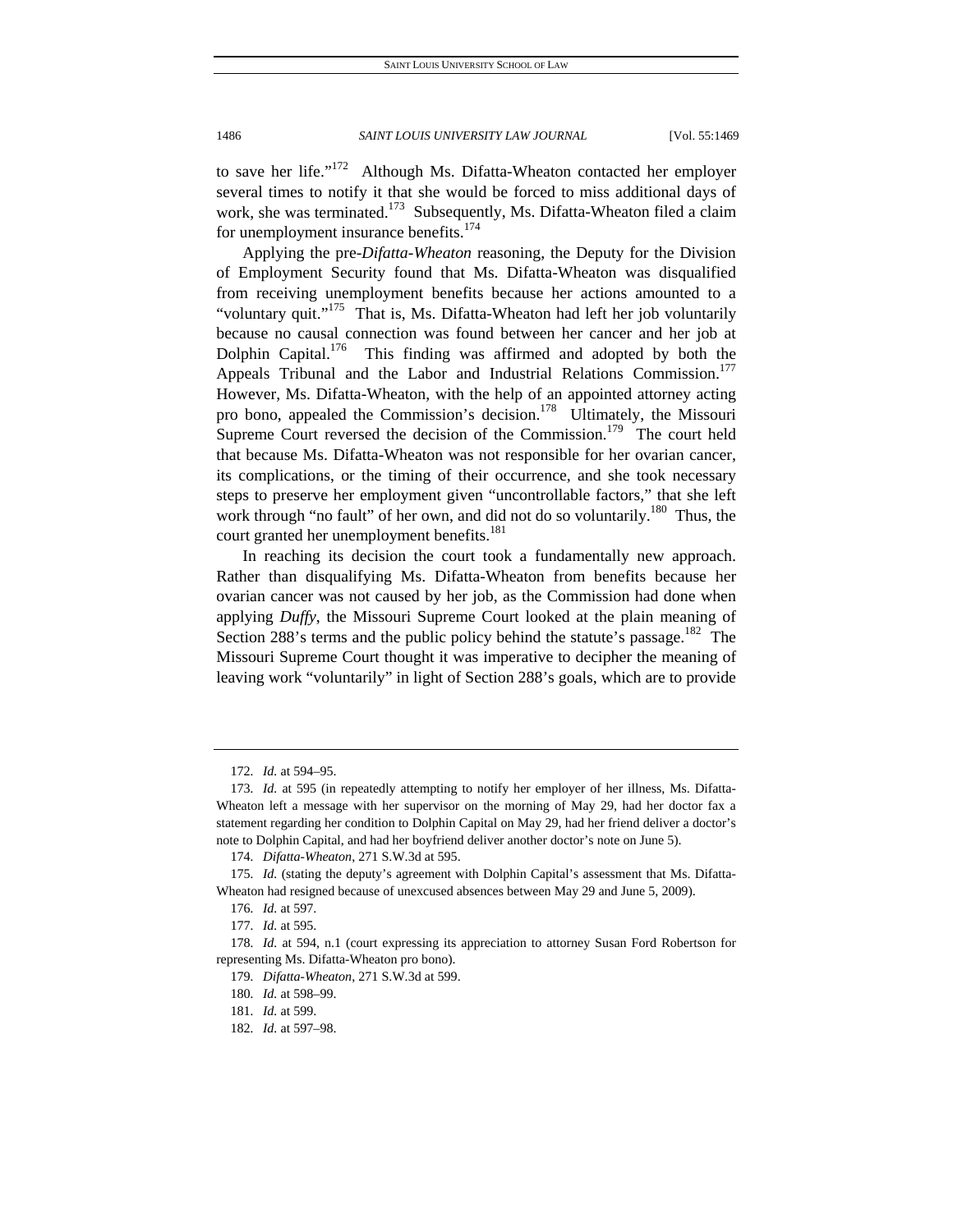assistance to employees who have become unemployed through no fault of their own. $183$ 

The court first looked at the public policy behind the statute to determine the meaning of "voluntarily."184 More specifically, the court examined the public policy goals stated in the public policy statement of Section 288.<sup>185</sup> The statute stated that the purpose of the legislation was to benefit "persons unemployed through no fault of their own."<sup>186</sup> The court determined that the word "fault," as used in the statute, meant "responsibility for wrongdoing or failure."<sup>187</sup> Further, the court noted that the legislature said that "[t]his law shall be liberally construed to accomplish its purpose."<sup>188</sup> In other words, the court reasoned that the legislature "sought to provide help to those who were not themselves to blame for their unemployment" and "to have courts construe the specific provisions of Missouri's employment security law accordingly."<sup>189</sup> With these policy objectives in mind, the court then looked at the term "voluntarily" in Section  $288.050.1(1).<sup>190</sup>$ 

The court held that the term "voluntarily," in light of the statute's "plain language," meant "proceeding from the will: produced in or by an act of choice."<sup>191</sup> Based on this interpretation and the stated public policy in the statute, the court found previous Missouri cases holding that "leaving employment for a non-work-related illness is, as a matter of law, leaving work voluntarily," to be inconsistent with the statute.<sup>192</sup> Thus, the court held that leaving work because of an illness, even if that illness was not caused or exacerbated by the employee's job, was not "voluntary" under Section 288.050.1(1), so long as the employee takes necessary steps, in light of

<sup>183</sup>*. Id.* (quoting Abrams v. Ohio Pac. Express, 819 S.W.2d 338, 340 (Mo. 1991) (en banc) ("The primary role of courts in construing statutes is to ascertain the intent of the legislature from the language used in the statute and, if possible, give effect to that intent.")).

<sup>184</sup>*. Difatta-Wheaton*, 271 S.W.3d at 598.

<sup>185</sup>*. Id.* at 598 (emphasis omitted) (quoting MO. REV. STAT. § 288.020.1 (2000)).

 <sup>186.</sup> MO. REV. STAT. § 288.020.1 (2000).

<sup>187</sup>*. Difatta-Wheaton*, 271 S.W.3d at 598.

<sup>188</sup>*. Id.* (quoting MO. REV. STAT. § 288.020.2 (2000)).

<sup>189</sup>*. Id.*

<sup>190</sup>*. Id.*

<sup>191</sup>*. Id.* (quoting WEBSTER'S THIRD NEW INTERNATIONAL DICTIONARY 2564 (unabridged ed. 1993)).

<sup>192</sup>*. Difatta-Wheaton*, 271 S.W.3d at 598 (citing MO. REV. STAT. §§ 288.020, 288.050.1(1) (Supp. 2000)). With this holding, the Missouri Supreme Court specifically disaffirmed such language in *Wimberly v. Labor & Industrial Relations Commission*, 688 S.W.2d 344, 346 (Mo. 1985), *Lake v. Labor & Industrial Relations Commission*, 781 S.W.2d 207, 208 (Mo. Ct. App. 1989), *Fifer v. Missouri Division of Employment Security*, 665 S.W.2d 81, 82 (Mo. Ct. App. 1984), *Duffy v. Labor & Industrial Relations Commission*, 556 S.W.2d 195, 198 (Mo. Ct. App. 1977), and *Bussmann Manufacturing Co. v. Industrial Commission*, 335 S.W.2d 456, 461 (Mo. Ct. App. 1960). *Difatta-Wheaton*, 271 S.W.3d at 597, 598 n.7.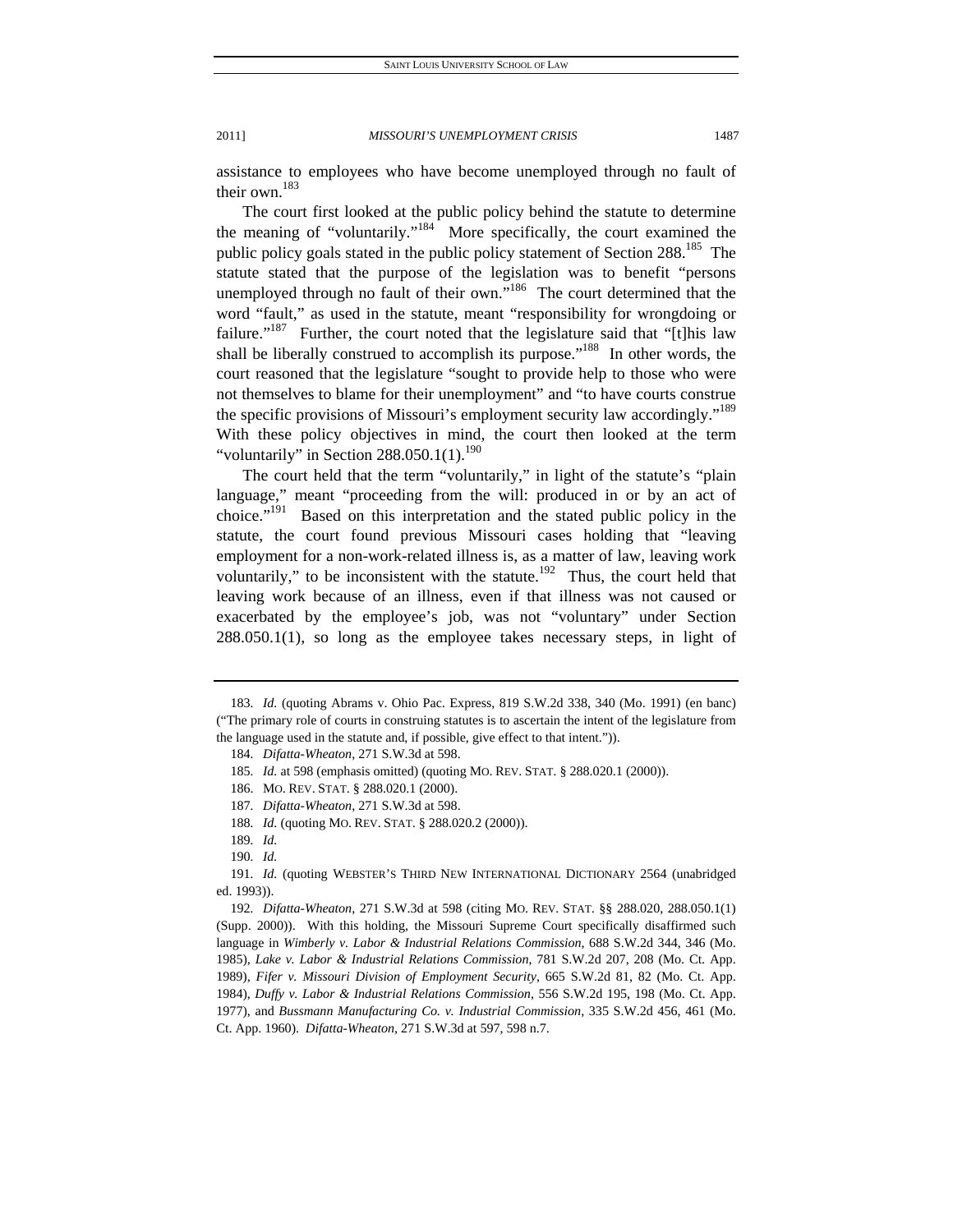"uncontrollable factors" stemming from his illness, to preserve his employment.<sup>193</sup>

Specifically, the court held that Ms. Difatta-Wheaton did not leave her job voluntarily for two reasons.<sup>194</sup> First, Ms. Difatta-Wheaton was forced to miss work because of her ovarian cancer, which was not her "fault."<sup>195</sup> The court reasoned that it could not be said that Ms. Difatta-Wheaton "made a choice or was otherwise responsible for her ovarian cancer, its complications, or the timing of their occurrence."<sup>196</sup> Secondly, the court held that Ms. Difatta-Wheaton took necessary and appropriate steps to preserve her employment, especially given the circumstances with which she was dealing.<sup>197</sup> Therefore, the court ultimately held that "it would be inconsistent with the statutory language of 'no fault' and 'voluntarily'" to deny Ms. Difatta-Wheaton unemployment insurance benefits because she voluntarily left work.<sup>198</sup>

Based on the Missouri Supreme Court's interpretation of Missouri's unemployment insurance statutes, and its ultimate holding in *Difatta-Wheaton*, the court has supplanted old approaches to determining whether an employee has voluntarily left work when a personal illness is involved. Rather than disqualifying the employee from benefits because the illness was not caused, or made worse by, the employee's job, or analyzing the three elements to see if there was a "voluntary quit," the Missouri Supreme Court has adopted a new elemental approach.<sup>199</sup> The court has held that an employee is entitled to unemployment benefits if: 1) the employee suffers from a personal illness which is the reason that he cannot work; and 2) the employee takes necessary and reasonable steps, considering the circumstances and uncontrollable factors that result from his illness, to preserve his employment.<sup>200</sup>

The *Difatta-Wheaton* approach broadens access to unemployment insurance benefits to many employees who would have been denied access under previous approaches, including employees who would have been disqualified in the past because their illness was not related to their work. For example, the employee in *Duffy*, who had to receive daily treatments at the

<sup>193</sup>*. Difatta-Wheaton*, 271 S.W.3d at 599.

<sup>194</sup>*. Id.* at 598–99.

<sup>195</sup>*. Id.*

<sup>196</sup>*. Id.* at 599.

<sup>197</sup>*. Id.* Ms. Difatta-Wheaton left a message with her supervisor on the morning of May 29, had her doctor fax a statement regarding her condition to Dolphin Capital on May 29, had her friend deliver a doctor's note to Dolphin Capital, and had her boyfriend deliver another doctor's note on June 5, despite being severely ill. *Id.* at 595.

<sup>198</sup>*. Difatta-Wheaton*, 271 S.W.3d at 599.

<sup>199</sup>*. See id.* at 598–99.

<sup>200</sup>*. See id.*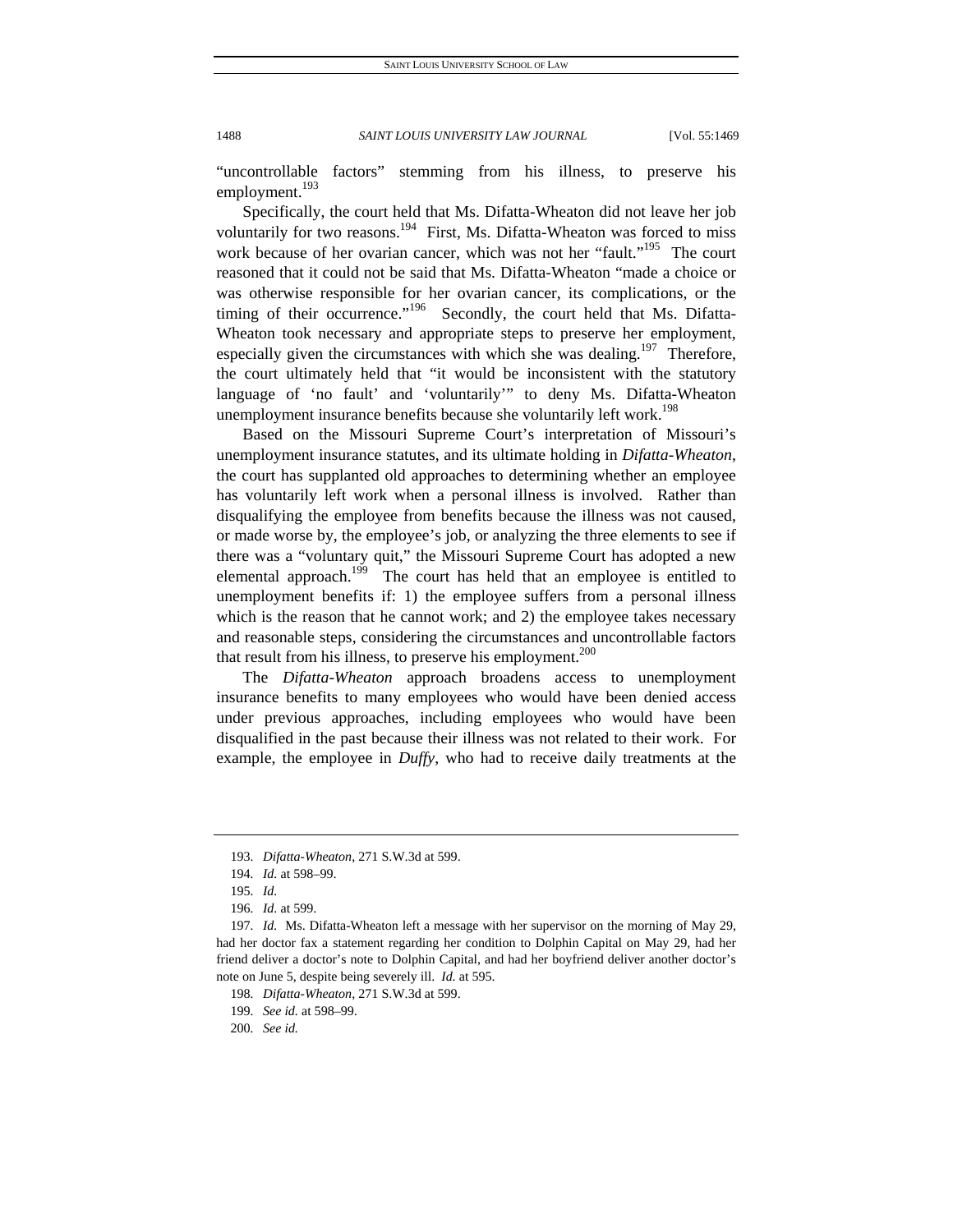hospital, $201$  would no longer have to prove her illness was causally connected with her work and could now receive benefits. Similarly, the employees in *Wimberley* and *Hessler* could no longer be excluded from receiving benefits because their jobs did not cause their pregnancy,<sup>202</sup> or because they did not give their employer enough time to find them an alternative job when faced with a threatened abortion.<sup>203</sup> Moreover, *Difatta-Wheaton* does not require expert medical evidence to show the "causal connection" element because it is no longer a part of the analysis.<sup>204</sup> This lessens the burden of proof on employees seeking benefits by allowing them to receive unemployment without proving their medical condition caused them to quit work or that their job exacerbated their illness.205 For example, the arthritic plaintiff in *Mena* would not be disqualified from receiving unemployment benefits because she failed to produce a specific type of medical evidence. It would now be enough to demonstrate that she had the arthritis and that she tried to maintain her employment.<sup>206</sup>

It is evident that *Difatta-Wheaton* will expand access to Missouri's unemployment insurance benefits and will fundamentally change Missouri's unemployment insurance law. What effect has the *Difatta-Wheaton* decision had in Missouri thus far? Have the courts adopted *Difatta-Wheaton*? Has the Labor and Industrial Relations Commission adopted the new policy? How has all of this affected Missouri residents seeking unemployment benefits? These are the questions that the remainder of this Comment will seek to address.

#### *B. The Courts Support* Difatta-Wheaton

*Difatta-Wheaton* was decided in December 2008.<sup>207</sup> So, it is difficult to gauge what long-lasting impact the case will have on access to Missouri's unemployment insurance benefits. However, even though the policy shift

<sup>201</sup>*. See* Duffy v. Labor & Indus. Relations Comm'n, 556 S.W.2d 195, 197 (Mo. Ct. App. 1977).

<sup>202</sup>*. See* Hessler v. Labor & Indus. Relations Comm'n, 851 S.W.2d 516, 518–19 (Mo. 1993) (en banc); Wimberley v. Labor & Indus. Relations Comm'n, 688 S.W.2d 344, 345 (Mo. 1985) (en banc).

<sup>203</sup>*. Hessler*, 851 S.W.2d at 518–19.

<sup>204</sup>*. See Difatta-Wheaton*, 271 S.W.3d at 598–99.

 <sup>205.</sup> There have been cases decided post-*Difatta-Wheaton* that have lessened the expert medical evidence requirement. *See, e.g.*, Hernandez v. Staffing Solutions, Inc., 295 S.W.3d 564, 567 (Mo. Ct. App. 2009) (holding that expert medical evidence was not needed, and common knowledge would suffice).

 <sup>206.</sup> Mena v. Consentino Grp., Inc., 233 S.W.3d 800, 802 (Mo. Ct. App. 2007) (finding that Ms. Mena did try to preserve her employment by asking for a stool and discussing her condition with her employer).

<sup>207</sup>*. Difatta-Wheaton*, 271 S.W.3d at 594.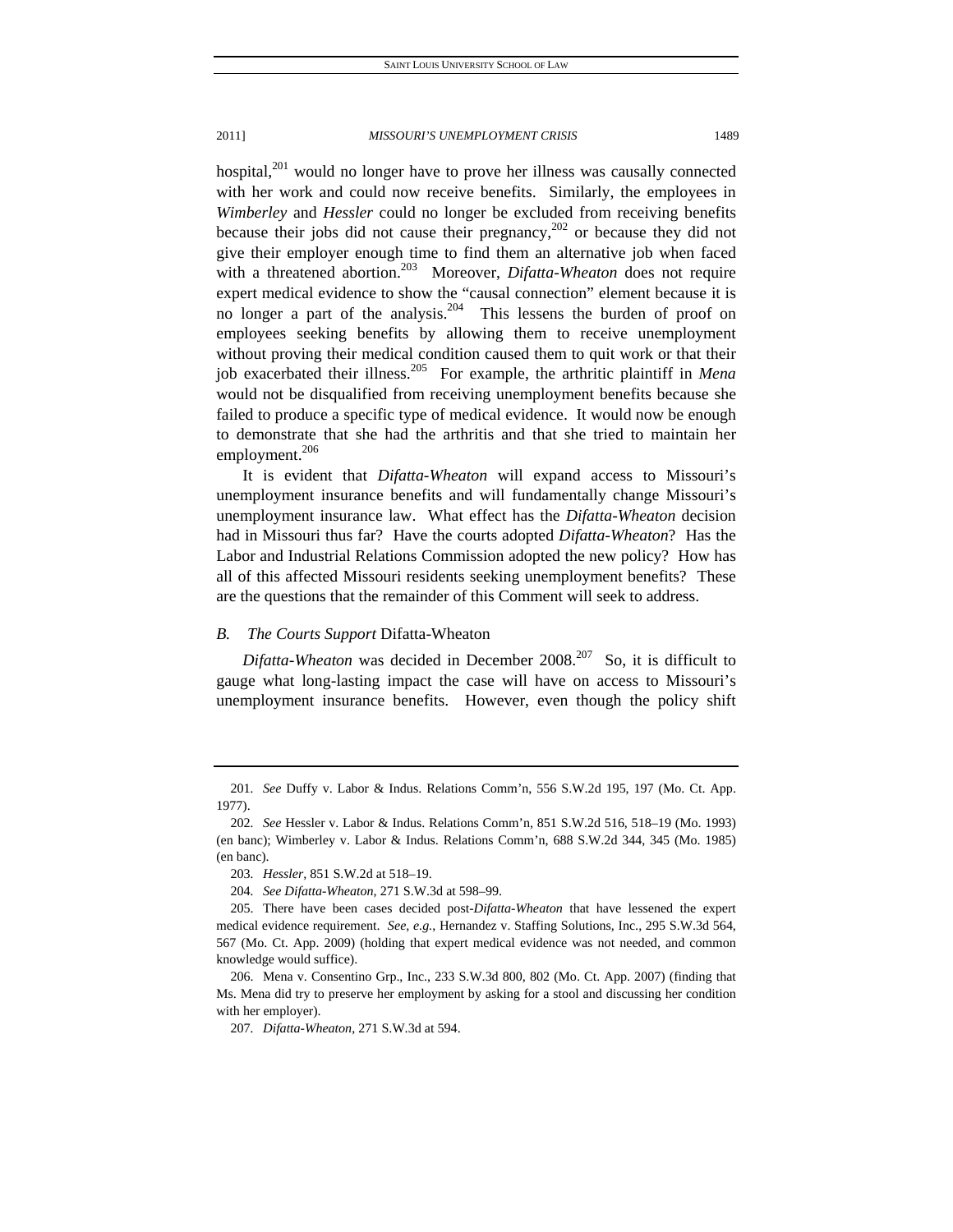*Difatta-Wheaton* represents has been short-lived, it has already begun to widen access to unemployment benefits at the judicial level.

In *Hernandez v. Staffing Solutions*, an employee was granted unemployment benefits by the Missouri Court of Appeals for the Eastern District.<sup>208</sup> Ms. Hernandez, the employee, performed administrative work at Washington University in Saint Louis.<sup>209</sup> During the time she worked at the university she became pregnant and began to experience back pain due to her pregnancy.<sup>210</sup> Her pain was exacerbated by sitting for long periods of time, which her job required.<sup>211</sup> Eventually, Ms. Hernandez was forced to leave her job because of pregnancy complications.<sup>212</sup> However, the Labor and Industrial Relations Commission denied Ms. Hernandez unemployment benefits because her pregnancy, and the resulting complications, were not causally connected to her job.<sup>213</sup> The Eastern District Court of Appeals overturned the Commission's decision and remanded the case with instruction that Ms. Hernandez be awarded benefits. $2^{14}$  Rather than disqualifying Ms. Hernandez because her job was not the cause of her pregnancy, as the court did in Hessler<sup>215</sup> and *Wimberley*<sup>216</sup>, the court based its reasoning on *Difatta-*Wheaton.<sup>217</sup> The court reasoned that leaving work for a non-work-related illness is not a "per se  $\dots$  disqualification" from unemployment benefits.<sup>218</sup> Following *Difatta-Wheaton*, the court held that leaving work due to a personal illness can be considered involuntary if the employee lost their job "through no fault of her own."<sup>219</sup> Thus, because Ms. Hernandez's pregnancy complications were not her fault, she was entitled to unemployment benefits.<sup>220</sup> The Eastern District clearly adopted the policy of *Difatta-Wheaton*, thus, expressly overturning the Commission's decision which relied on old policies found in *Duffy*, <sup>221</sup> *Wimberley*, 222 and *Hessler*. 223

The Eastern District Court of Appeals also followed the reasoning of *Difatta-Wheaton* in *Davis v. Transportation Security and Division of* 

- 221*. See supra* notes 79–89 and accompanying text.
- 222*. See supra* notes 90–103 and accompanying text.
- 223*. See supra* notes 117–29, 141–46 and accompanying text.

<sup>208</sup>*. Hernandez*, 295 S.W.3d at 566.

<sup>209</sup>*. Id.* at 565.

<sup>210</sup>*. Id.* at 566.

<sup>211</sup>*. Id.* at 565.

<sup>212</sup>*. Id.* at 566.

<sup>213</sup>*. Hernandez*, 295 S.W.3d at 567.

<sup>214</sup>*. Id.*

<sup>215</sup>*. See supra* notes 116–29, 141–46 and accompanying text.

<sup>216</sup>*. See supra* notes 90–103 and accompanying text.

<sup>217</sup>*. Hernandez*, 295 S.W.3d at 566–67.

<sup>218</sup>*. Id.* at 566.

<sup>219</sup>*. Id.* at 566–67.

<sup>220</sup>*. Id.* at 567.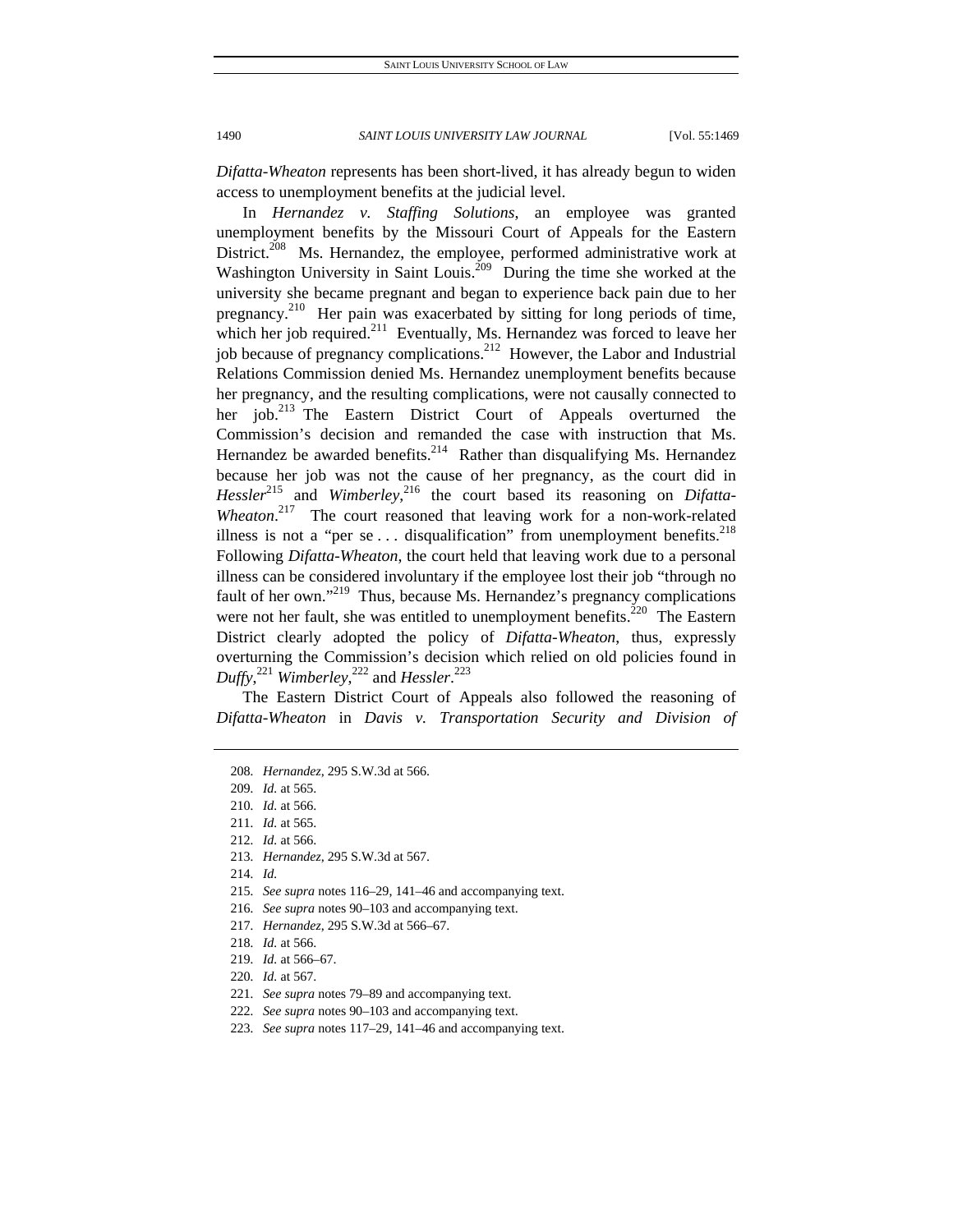*Employment Security*. Ms. Davis, the employee, worked at Lambert International Airport in St. Louis, Missouri.<sup>225</sup> During that time, she became pregnant and began to have severe complications.<sup>226</sup> The complications included heavy vaginal bleeding and several instances in which Ms. Davis had to seek emergency medical treatment.<sup>227</sup> Eventually, it was discovered that Ms. Davis's pregnancy was ectopic and she was forced to terminate the pregnancy.<sup>228</sup> However, her medical problems persisted after the termination.<sup>229</sup> Ms. Davis still experienced severe pain, chest pains, and blurred vision, which precluded her from working.<sup>230</sup> Because Ms. Davis was required to miss work due to her ectopic pregnancy and the complications after the termination of the pregnancy, she was fired.<sup>231</sup> Ms. Davis subsequently applied for unemployment benefits and was denied by the Commission because, although she had a "good cause" for leaving her job, it "was not attributable to her work."<sup>232</sup> However, the Court of Appeals refused to follow the Commission's error in applying the old policies found in  $Duffy$ ,  $233$ Hessler,<sup>234</sup> and *Wimberley*,<sup>235</sup> and would not disqualify Ms. Davis because her job had not caused her pregnancy or its resulting complications.<sup>236</sup>

The Eastern District Court of Appeals followed the *Difatta-Wheaton* analysis, stating that the two cases were "indistinguishable."<sup>237</sup> Borrowing language from *Difatta-Wheaton*, the court held that there was no evidence that Ms. Davis had "made a choice or was otherwise responsible for her [ectopic pregnancy], its complications, or the timing of their occurrence."<sup>238</sup> Thus, the court concluded that it was not Ms. Davis's fault that she had become

227*. Id.*

228*. Id.*

230*. Id.*

231*. Id.*

232*. Id.* at 595–96. For a more detailed discussion of the errors in the Appeals Tribunal and Commission's decisions, see Appellant's Brief and Appendix at 12–23, Davis v. Transp. Sec. & Div. of Emp't Sec., 295 S.W.3d 594 (Mo. Ct. App. 2009) (No. ED 92287).

233*. See supra* notes 79–89 and accompanying text.

234*. See supra* notes 117–29, 141–46 and accompanying text.

235*. See supra* notes 90–103 and accompanying text.

236*. Davis*, 295 S.W.3d at 596–97.

237*. Id.* at 596.

238*. Id.* at 596–97 (alteration in original) (quoting Difatta-Wheaton v. Dolphin Capital Corp., 271 S.W.3d 594, 598 (Mo. 2008)).

<sup>224</sup>*. See* Davis v. Transp. Sec. & Div. of Emp't Sec., 295 S.W.3d 594, 596–97 (Mo. Ct. App. 2009).

<sup>225</sup>*. Id.* at 595.

<sup>226</sup>*. Id.*

<sup>229</sup>*. Davis*, 295 S.W.3d at 595.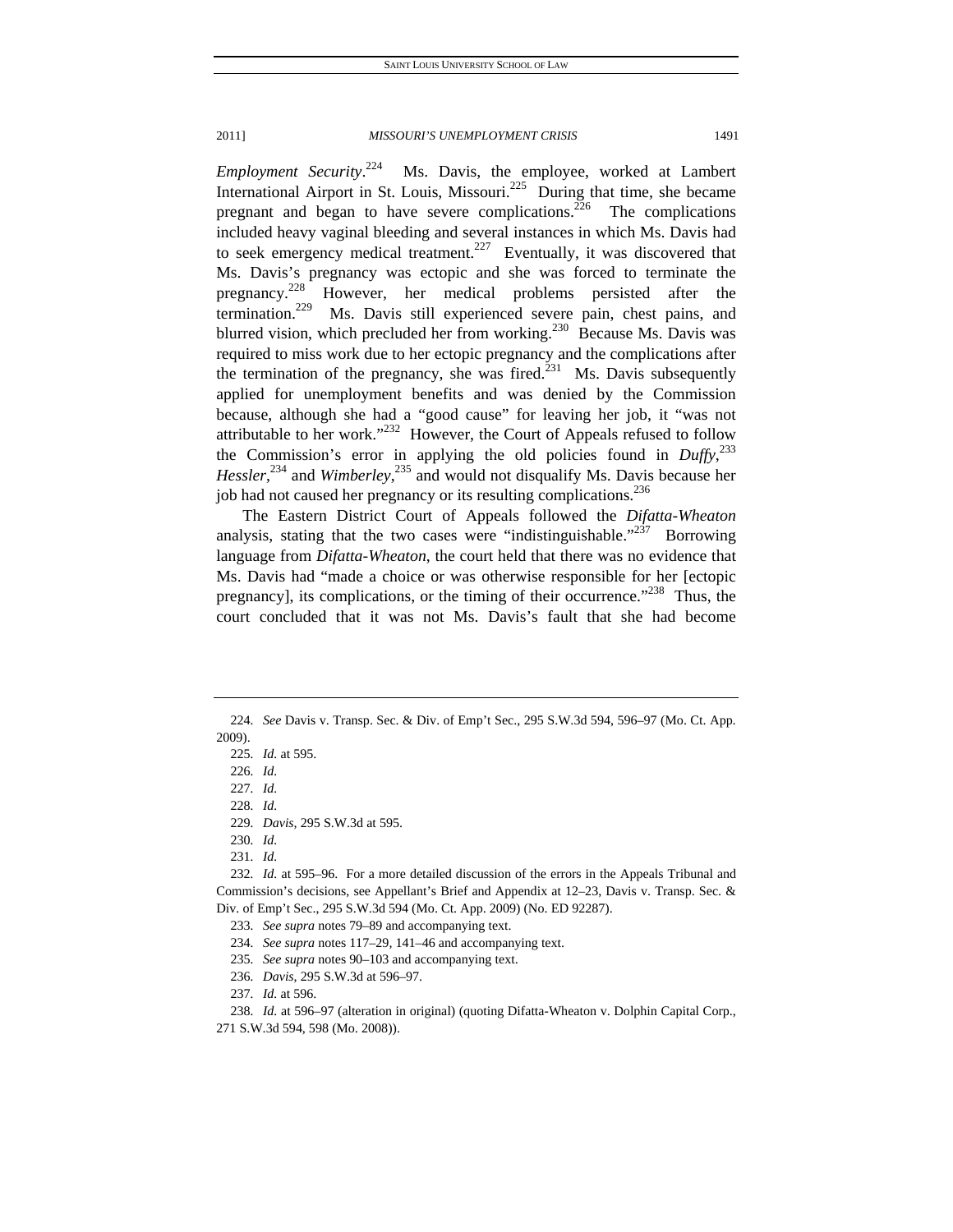unemployed.<sup>239</sup> She had left work involuntarily and was, therefore, entitled to unemployment insurance benefits.<sup>240</sup>

The *Difatta-Wheaton* policy shift was also recognized and followed in *Korkutovic v. Gamel Company*. 241 Mr. Korkutovic, the employee, had nonwork-related problems with the arteries in his legs.<sup>242</sup> Mr. Korkutovic gave his employer doctor's notes with work restrictions stemming from his medical problem, and was subsequently fired.<sup>243</sup> Even after being fired, Mr. Korkutovic tried to work out an arrangement where he could continue working; he even offered to ignore his doctor's work restrictions and continue with his old job.<sup>244</sup> However, Gamel Company refused to allow him to continue his employment.<sup>245</sup> Under the old voluntary standard, Mr. Korkutovic would have been disqualified.<sup>246</sup> For example, in *Mena*, the employee who was denied benefits had leg problems which were not workrelated,247 just like Mr. Korkutovic.248 Moreover, the employee in *Mena* failed to produce specific medical evidence that stated her work made her arthritis worse and that she should leave her job.<sup>249</sup> Similarly, Mr. Korkutovic only produced medical evidence that his work was restricted because of his medical condition, not that he should leave his employment.<sup>250</sup> Thus, under the old approach in *Mena*<sup>251</sup> Mr. Korkutovic would have been disqualified from receiving benefits. However, the court expressly rejected this approach and held that Mr. Korkutovic was entitled to unemployment benefits.<sup>252</sup>

The appellate court, following the reasoning of *Difatta-Wheaton*, held that Mr. Korkutovic was not responsible for his medical problems or the consequences that resulted from them.<sup>253</sup> Thus, he was not responsible for his inability to do his job.<sup>254</sup> Further, Mr. Korkutovic had attempted to preserve his employment, even going beyond what would be reasonable to ask of him, by asking to continue working despite his doctor's recommendation.<sup>255</sup> Thus,

247. Mena v. Consentino Grp., Inc., 233 S.W.3d 800, 803, 805 (Mo. Ct. App. 2007).

<sup>239</sup>*. Id.*

<sup>240</sup>*. See id.*

 <sup>241.</sup> Korkutovic v. Gamel Co., 284 S.W.3d 653, 658 (Mo. Ct. App. 2009).

<sup>242</sup>*. Id.* at 655.

<sup>243</sup>*. Id.*

<sup>244</sup>*. Id.*

<sup>245</sup>*. Id.*

<sup>246</sup>*. See supra* notes 73–78 and accompanying text.

<sup>248</sup>*. Korkutovic*, 284 S.W.3d at 655.

<sup>249</sup>*. Mena*, 233 S.W.3d at 803.

<sup>250</sup>*. Korkutovic*, 284 S.W.3d at 658.

<sup>251</sup>*. See supra* notes 147–62 and accompanying text.

<sup>252</sup>*. Korkutovic*, 284 S.W.3d at 658.

<sup>253</sup>*. Id.*

<sup>254</sup>*. Id.*

<sup>255</sup>*. Id.* at 655, 658.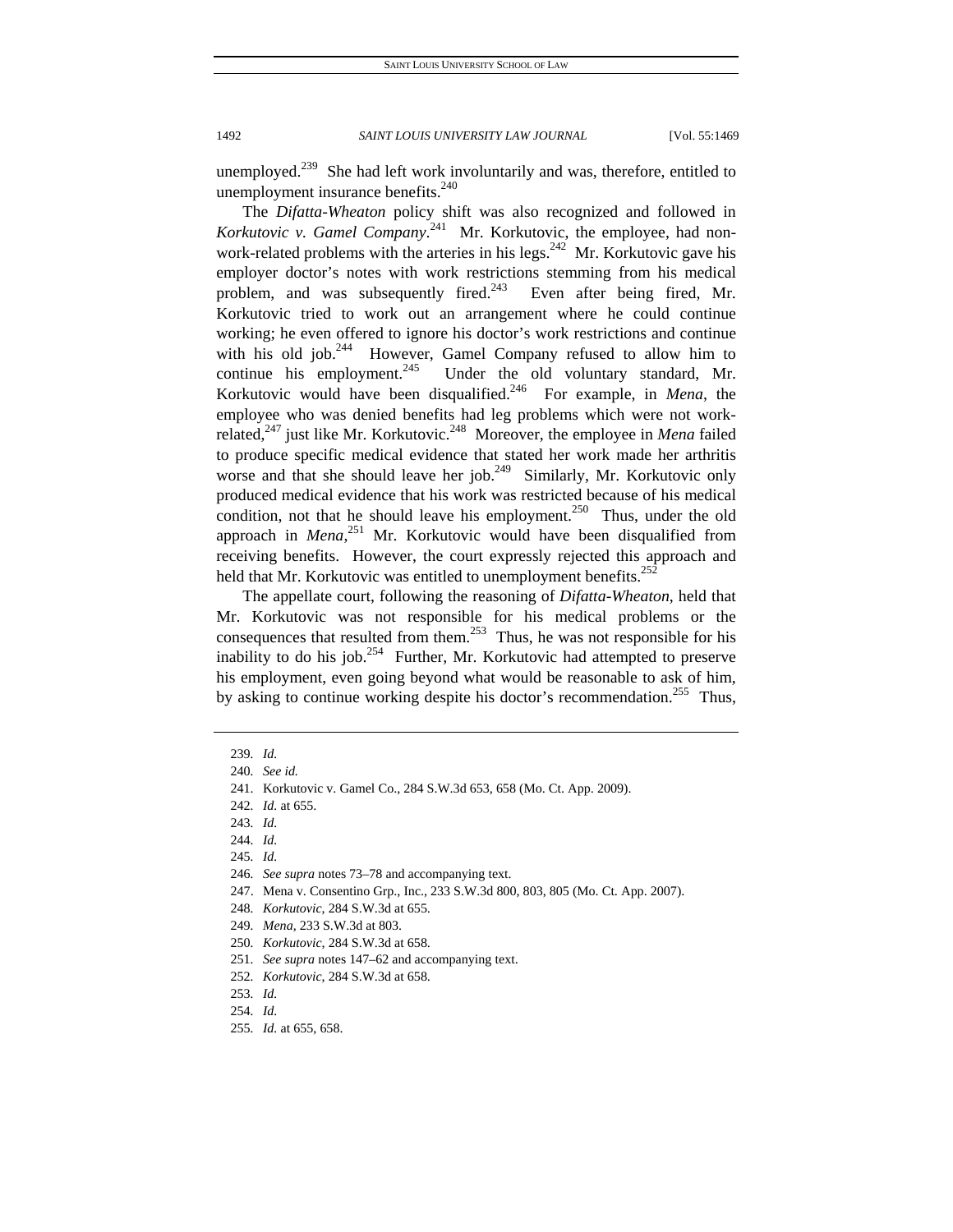Mr. Korkutovic met the *Difatta-Wheaton* standard and was entitled to unemployment benefits.<sup>256</sup>

The Southern District Court of Appeals has also accepted and applied *Difatta-Wheaton*. 257 In *Strahl*, the court held that the Labor and Industrial Relations Commission made an "error of law" in denying benefits to the employee, Mr. Strahl.<sup>258</sup> Mr. Strahl worked for the Transportation Security Administration.<sup>259</sup> He suffered from chronic back problems and pneumonia.<sup>260</sup> Mr. Strahl's back problems eventually required surgery, so his family doctor ordered him to take a number of days off of work prior to the surgery in order to rebuild his immune system, which had been affected by the pneumonia.<sup>261</sup> The doctor also put Mr. Strahl on a twenty-pound lifting restriction because of his back condition.<sup>262</sup> This restriction prevented Mr. Strahl from performing his job duties, and therefore, Mr. Strahl felt he had no choice but to resign.<sup>263</sup>

The Labor and Industrial Relations Commission denied Mr. Strahl unemployment benefits.264 The Commission stated that under *Bussmann Manufacturing* and *Duffy*, Mr. Strahl had to demonstrate that his back problems were a result of his work or were made worse by his work, which he had failed to do. $265$  Thus, the Commission held that he was not entitled to benefits.<sup>266</sup> However, the Southern District Court of Appeals held that the Commission had made a fundamental "error of law" in applying the old *Duffy* standard.267 The court recognized that *Difatta-Wheaton* had specifically overturned the language in *Duffy* and *Bussmann Manufacturing* and that the "causal connection" standard found in those cases should no longer be applied.<sup>268</sup> Thus, the court overturned the Commission's decision and remanded the case to the Commission for further proceedings.<sup>269</sup>

It is unclear the real breadth and depth of the change that *Difatta-Wheaton*  will have on Missouri's unemployment insurance law in the future. What is clear is that *Difatta-Wheaton* represents an entirely new definition of

258*. Id.*

<sup>256</sup>*. Id.* at 658.

<sup>257</sup>*. See* Strahl v. Transp. Sec. Admin., 299 S.W.3d 298, 301 (Mo. Ct. App. 2007).

<sup>259</sup>*. Id.* at 299.

<sup>260</sup>*. Id.*

<sup>261</sup>*. Id.*

<sup>262</sup>*. Strahl*, 299 S.W.3d at 299.

<sup>263</sup>*. Id.*

<sup>264</sup>*. Id.* at 300.

<sup>265</sup>*. Id.* at 301.

<sup>266</sup>*. Id.*

<sup>267</sup>*. Strahl*, 299 S.W.3d at 301.

<sup>268</sup>*. Id.* at 300–01.

<sup>269</sup>*. Id.* at 301.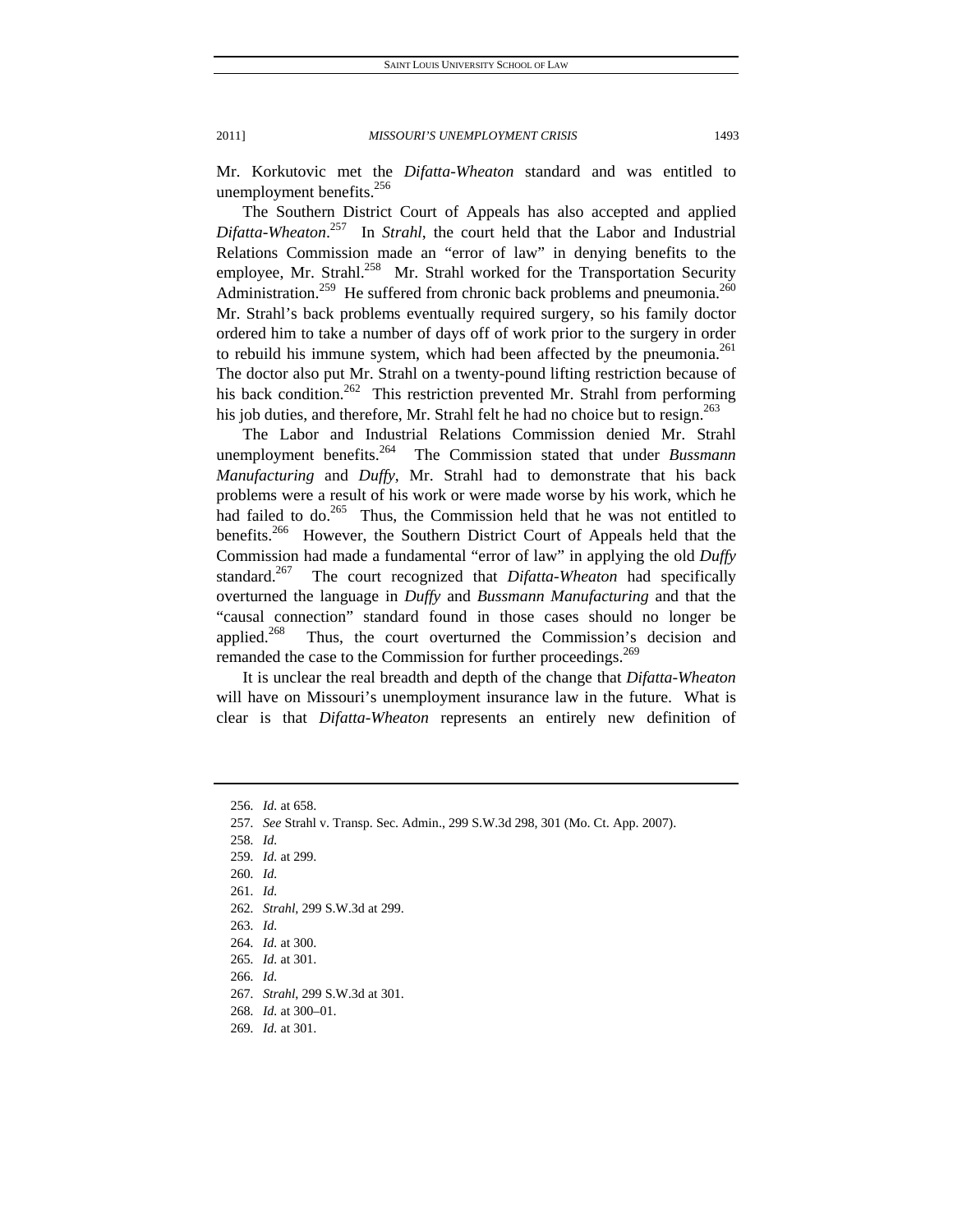"voluntarily" when personal illness is involved.<sup>270</sup> That is, if a personal illness is the cause of the claimant's unemployment and the claimant takes necessary and reasonable steps to preserve their employment, then they have not left work voluntarily. $271$  At this point in time, it is clear that Missouri courts have recognized the policy shift that *Difatta-Wheaton* represents and are applying its reasoning in a variety of cases. This means that individuals like Ms. Davis,  $272$ Ms. Hernandez, <sup>273</sup> Mr. Korkutovic, <sup>274</sup> and Mr. Strahl<sup>275</sup> are receiving unemployment benefits when they would not have under old rules and definitions. Thus, *Difatta-Wheaton* represents a policy that expands access to unemployment insurance benefits in Missouri. However, the Missouri Labor and Industrial Relations Commission has been reluctant to adopt *Difatta-Wheaton*, stifling the expansion of benefits *Difatta-Wheaton* requires and creating an unemployment crisis in this state.

## IV. MISSOURI'S UNEMPLOYMENT CRISIS

#### *A. The Labor and Industrial Relations Commission Ignores the Courts*

The Missouri Labor and Industrial Relations Commission is ignoring the Missouri Supreme Court. The Commission, the bureaucratic agency charged with administering the unemployment insurance program in Missouri, has not recognized *Difatta-Wheaton* or the policy change *Difatta-Wheaton* represents. Rather, the Commission continues to apply the old standards regarding how personal illness affects the voluntary quit analysis<sup>276</sup> found in cases like  $Duffy$ <sup>277</sup> *Hessler*,<sup>278</sup> *Wimberley*,<sup>279</sup> and *Mena*.<sup>280</sup> To date, the Commission maintains that in order to receive unemployment benefits, an employee who has left work due to an illness must show that his job aggravated or caused the medical condition.281

<sup>270</sup>*. See* Difatta-Wheaton v. Dolphin Capital Corp., 271 S.W.3d 594, 598 (Mo. 2008) (en banc).

<sup>271</sup>*. Id.* at 598–99.

<sup>272</sup>*. See supra* notes 224–36 and accompanying text.

<sup>273</sup>*. See supra* notes 208–20 and accompanying text.

<sup>274</sup>*. See supra* notes 241–56 and accompanying text.

<sup>275</sup>*. See supra* notes 257–69 and accompanying text.

<sup>276</sup>*. See, e.g.*, Davis v. Transp. Sec. & Div. of Emp't Sec., 295 S.W.3d 594, 596–97 (Mo. Ct. App. 2009); Hernandez v. Staffing Solutions, Inc., 295 S.W.3d 564, 566–67 (Mo. Ct. App. 2009); Strahl v. Transp. Sec. Admin., 299 S.W.3d 298, 301 (Mo. Ct. App. 2007).

<sup>277</sup>*. See supra* notes 79–89 and accompanying text.

<sup>278</sup>*. See supra* notes 117–29, 141–46 and accompanying text.

<sup>279</sup>*. See supra* notes 90–103 and accompanying text.

<sup>280</sup>*. See supra* notes 147–62 and accompanying text.

<sup>281</sup>*. See, e.g.*, Brown v. Div. of Emp't Sec., 320 S.W.3d 748, 751 (Mo. Ct. App. 2010); Johnson v. Div. of Emp't Sec., 318 S.W.3d 797, 802 (Mo. Ct. App. 2010); *see also Selected Case Law Passages*, *supra* note 18. The Commission maintains that *Difatta-Wheaton* is a case dealing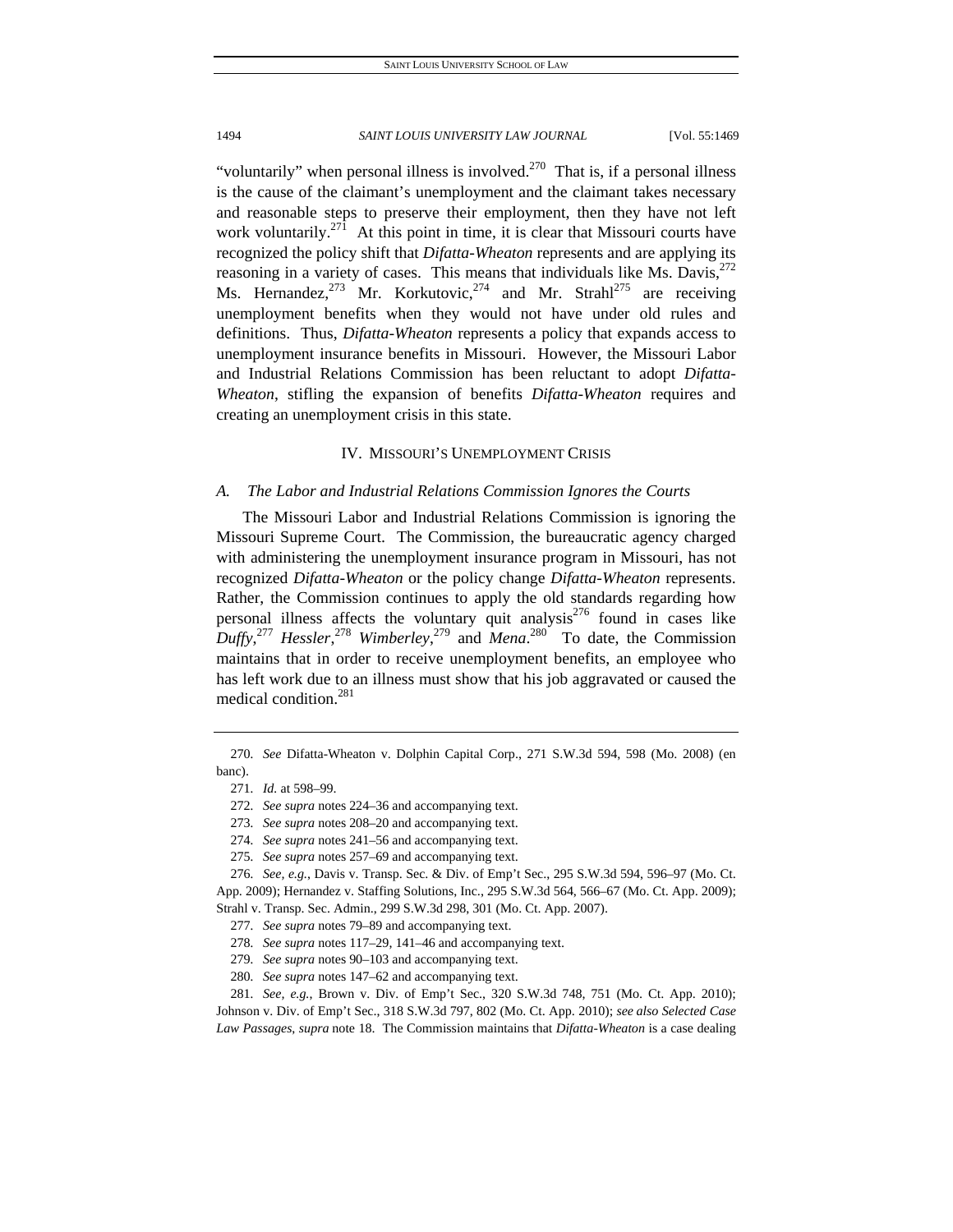Prior to January 2010 the Commission's website, which is where claimants are directed to go when applying for benefits, stated:

Work causing an aggravation of an existing condition, or work that was a contributing factor to the illness is also encompassed within the meaning of the clause "attributable to his work or to his employer," the only requirement being that there exist a causal connection between the work and the aggravation of, or contribution to, the disability. $282$ 

Further, the website used to contend that, where a medical condition is "not within common knowledge," there "must be scientific or medical evidence" showing a causal connection between the illness and the employee's job.<sup>283</sup> The Commission was still explicitly applying the standard as stated in *Duffy*, 284 which had been overturned by the Missouri Supreme Court two years earlier.<sup>285</sup>

Although the Commission's website has changed, the Commission itself is still blatantly ignoring the courts. The Commission continues to apply the *Duffy* standard, even though *Duffy's* language was specifically disaffirmed by the Missouri Supreme Court in *Difatta-Wheaton*. 286 Also, the Southern District Court of Appeals in *Strahl* specifically stated that the Commission is making an "error of law" when it applies the old standard that requires claimants to demonstrate a causal connection between their work and their illness in order to receive benefits.<sup>287</sup> Moreover, the Eastern District Court of Appeals in *Davis* and *Hernandez* has overturned Commission decisions because they have not followed the policy of *Difatta-Wheaton*. 288 However, the Commission continues to ignore the courts and apply the voluntary quit

with the court's misconduct analysis, as they place it under the heading of "Misconduct Cases." The Commission states that *Difatta-Wheaton* stands for the proposition that "When claimant was not able to return to work after approved leave, due to serious health issues, she was not disqualified from receiving benefits because she did not quit her employment 'voluntarily.' The claimant did everything possible to retain her job." *Id.* 

<sup>282</sup>*. Selected Case Law Passages*, *supra* note 18 (quoting Bussmann Mfg. Co. v. Indus. Comm'n, 335 S.W.2d 456, 491 (Mo. Ct. App. 1960)).

<sup>283</sup>*. Id.* (quoting Clevenger v. Labor and Indus. Relations Comm'n, 600 S.W.2d 675, 676 (Mo. Ct. App. 1980)).

 <sup>284.</sup> Duffy v. Labor & Indus. Relations Comm'n, 556 S.W.2d 195, 198 (Mo. Ct. App. 1972) (citing La Plante v. Indus. Comm'n, 327 S.W.2d 487 491 (Mo. Ct. App. 1959); Bussmann Mfg. Co. v. Indus. Comm'n, 327 S.W.2d (Mo. Ct. App. 1959)) ("Personal illness of the employee unrelated to her employment will not render termination involuntary unless the illness was caused or aggravated by the work or the employer.").

 <sup>285.</sup> Difatta-Wheaton v. Dolphin Capital Corp., 271 S.W.3d 594, 598 n.7 (Mo. 2008) (en banc).

<sup>286</sup>*. Id.*

 <sup>287.</sup> Strahl v. Transp. Sec. Admin., 299 S.W.3d 298, 301 (Mo. Ct. App. 2007).

 <sup>288.</sup> Davis v. Transp. Sec. & Div. of Emp't Sec., 295 S.W.3d 594, 596 (Mo. Ct. App. 2009); Hernandez v. Staffing Solutions, 295 S.W.3d 564, 567 (Mo. Ct. App. 2009).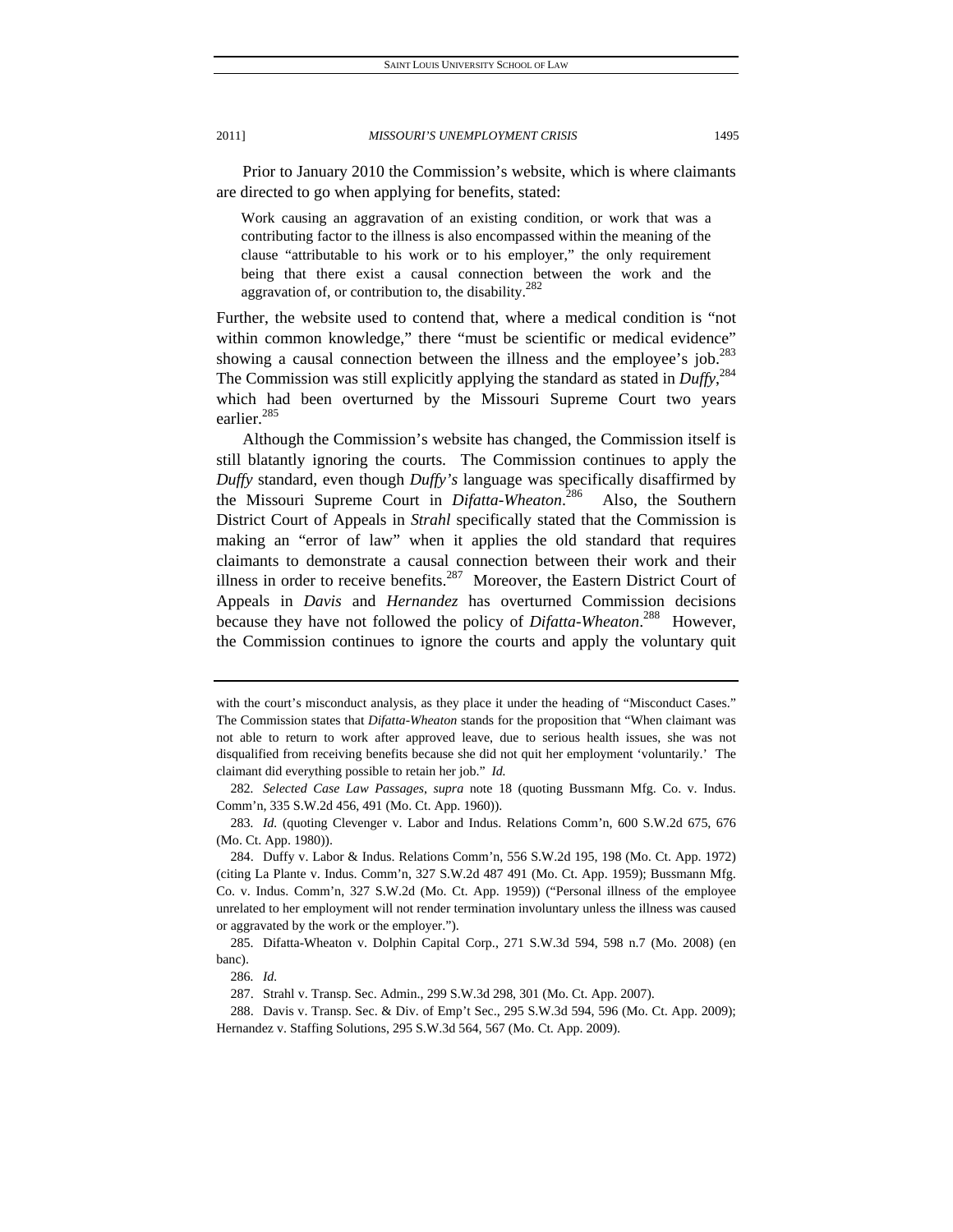analysis as found in *Duffy* and similar cases.<sup>289</sup> Even after having several decisions overturned, the Commission is still wrongfully denying benefits. John J. Ammann, Director of the Saint Louis University Legal Clinic, has stated that his organization, which provides free legal services to indigent individuals, is still receiving new clients who have been wrongfully denied unemployment benefits by the Commission.<sup>290</sup> So, it is clear that the Commission is continuing to misapply the law.

The broader legal community, not just the courts, has recognized the change of law found in *Difatta-Wheaton*. In fact, the aforementioned cases of *Davis* and *Strahl*, which held that *Difatta-Wheaton* was the applicable policy, were the two most important Missouri decisions regarding unemployment in the last half of 2009 according to *Missouri Lawyers Weekly*. 291 However, the Labor and Industrial Relations Commission has continued to ignore the courts completely and the law. The Commission continues to apply the reasoning and policy of *Duffy*, *Hessler*, *Wimberley*, and *Mena.*292 However, *Difatta-Wheaton* still represents an expansion of unemployment insurance in Missouri, as courts have been more than willing to overturn unlawful Commission decisions. Unfortunately, the Commission's continued defiance of the courts and the law has created a crisis for many Missouri residents, who are already facing the crisis of unemployment.

## *B. Missouri's Unemployment Crisis*

The Labor and Industrial Relations Commission is continuing to ignore *Difatta-Wheaton*, and this is creating an unemployment crisis in Missouri.<sup>293</sup> The most obvious consequence of the Commission's misapplication of the law

 <sup>289.</sup> As recently as September 2010, the Commission argued that the *Difatta-Wheaton*  holding was "limited to situations involving a life-threatening medical condition." Johnson v. Div. of Emp't Sec., 318 S.W.3d 797, 802 (Mo. Ct. App. 2010); *see also* Brown v. Div. of Emp't Sec., 320 S.W.3d 748, 751 (Mo. Ct. App. 2010) ("[T]he Commission's conclusions . . . included no analysis of voluntariness of her resignation as required by *Difatta-Wheaton*.").

 <sup>290.</sup> Interview with John J. Ammann, *supra* note 70.

<sup>291</sup>*. Major Opinions From the Second Half of 2009*, MO. LAW. WKLY., Jan. 4, 2010, at 6, 27–29.

<sup>292</sup>*. See supra* notes 286–90 and accompanying text; *see, e.g.*, Respondent's Brief at 20–24, Hernandez v. Staffing Solutions, 295 S.W.3d 564, 567 (Mo. Ct. App. 2009) (No. ED92154), wherein the Division of Employment Security articulates the "cause attributable to such work or to the claimant's employer" standard, suggests that *Difatta-Wheaton*'s holding is limited to "medical emergenc[ies]" and cites *Mena* for authority.

<sup>293</sup>*. See, e.g.*, *Brown*, 320 S.W.3d at 751 (*Difatta-Wheaton* was used to overturn the Commission's determination that a domestic abuse victim's resignation from her job was voluntary when she resigned to move to another state to get away from her abuser); *Johnson*, 318 S.W.3d at 802 (*Difatta-Wheaton* was used to overturn the Commission's determination that a single-mother whose car and child-care problems precipitated her dismissal for absenteeism was a "voluntary quit").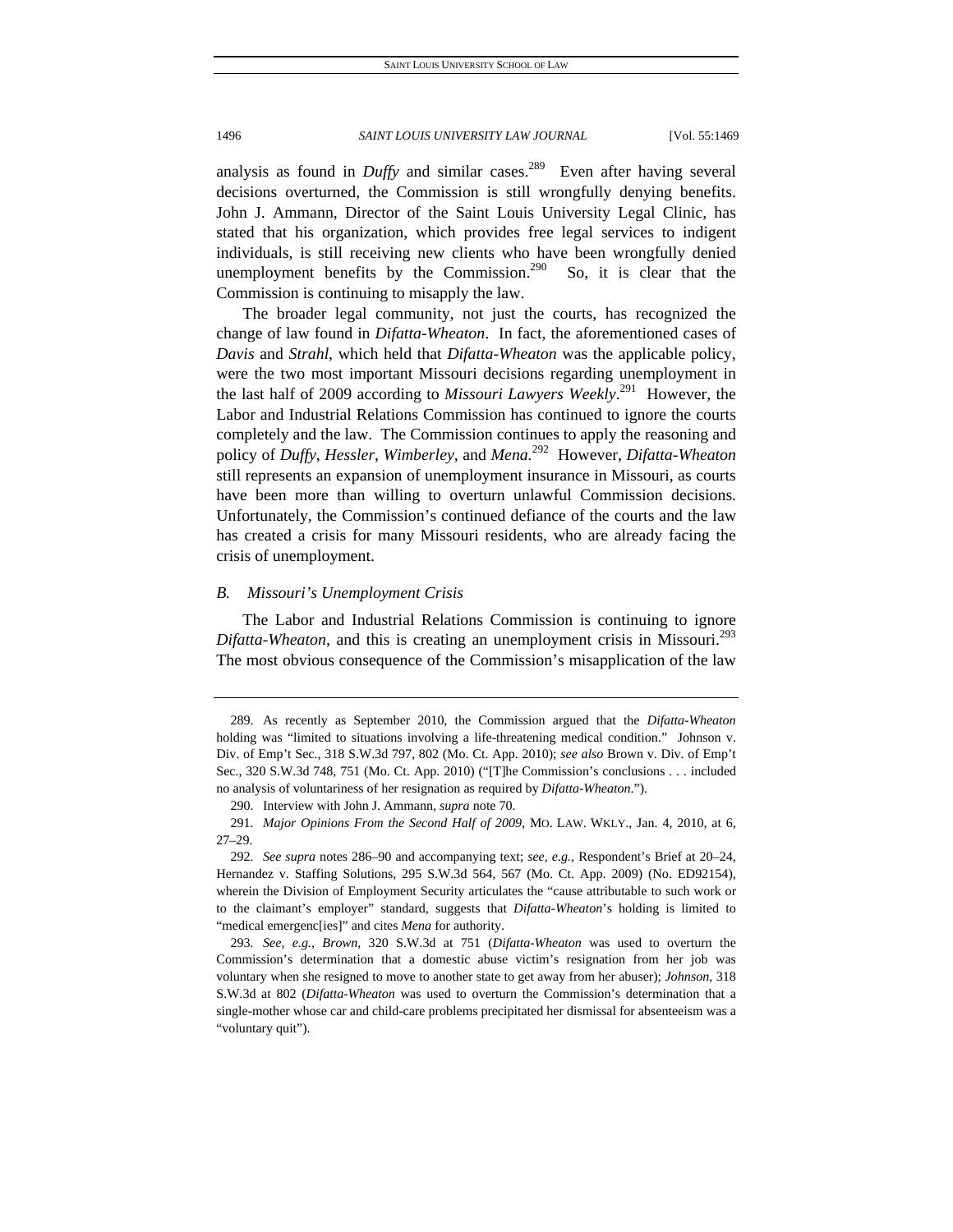is that individuals who should receive benefits when they initially apply are being wrongfully denied.<sup>294</sup> However, the misapplication of law by the Commission is having a whole host of negative effects on unemployed Missouri residents seeking benefits.

For those that do apply for benefits, the Commission's misapplication of the law has a host of negative consequences. As discussed previously, the Commission has a complex and lengthy appeals process.<sup>295</sup> So, a misapplication of law by the Commission means that a claimant will be denied several times before he ever reaches the courts.<sup>296</sup> For example, if the Commission applied the *Duffy* standard, instead of the correct *Difatta-Wheaton* standard, a claimant would have to appeal three times before the courts could overturn the Commission's erroneous application of law.<sup>297</sup> Thus, a denial at each level within the Commission has a host of negative consequence for the wrongfully denied employee.

After the initial claim is filed, a wrongful denial by the Deputy means that, in the best case scenario, the claimant will have to wait up to an additional thirty days to receive benefits.<sup>298</sup> This can be particularly difficult for an individual who is unemployed and suffering from a medical condition. The Deputy's wrongful denial also forces the claimant to fill out additional paperwork so that the matter can be appealed.<sup>299</sup> Additionally, the claimant would need to collect evidence in preparation for the hearing before the Appeals Tribunal.<sup>300</sup> The claimant would also want to become familiar with the rules and procedures applicable to a Tribunal hearing, all of which would take the claimant additional time. In the worse case, a claimant who does not know the matter can be appealed, or who is not mentally or physically able to appeal, would not receive the benefits they are entitled to. Also, it is likely that many claimants would simply accept the Deputy's denial, reasoning that the Deputy would understand, and correctly apply, the laws of Missouri to their case. These individuals would also not receive the benefits they are entitled to.

If the matter is appealed, a wrongful denial by the Appeals Tribunal also has a host of negative consequences for the wrongfully denied claimant. The wrongful denial means another thirty days the claimant will have to wait for benefits.<sup>301</sup> Moreover, if the claimant does not realize they can appeal past the Tribunal, and fails to file for a review of the Tribunal's decision within thirty

 <sup>294.</sup> Interview with John J. Ammann, *supra* note 70.

<sup>295</sup>*. See supra* notes 19–68 and accompanying text (discussing the appeals process).

<sup>296</sup>*. See supra* notes 19–68 and accompanying text (discussing the appeals process).

<sup>297</sup>*. See supra* notes 19–68 and accompanying text (discussing the appeals process).

<sup>298</sup>*. See* MO. REV. STAT. § 288.070.6. (Supp. 2011).

<sup>299</sup>*. Id.*

<sup>300</sup>*. See id.* § 288.190.2.

<sup>301</sup>*. See id.* § 228.190.3.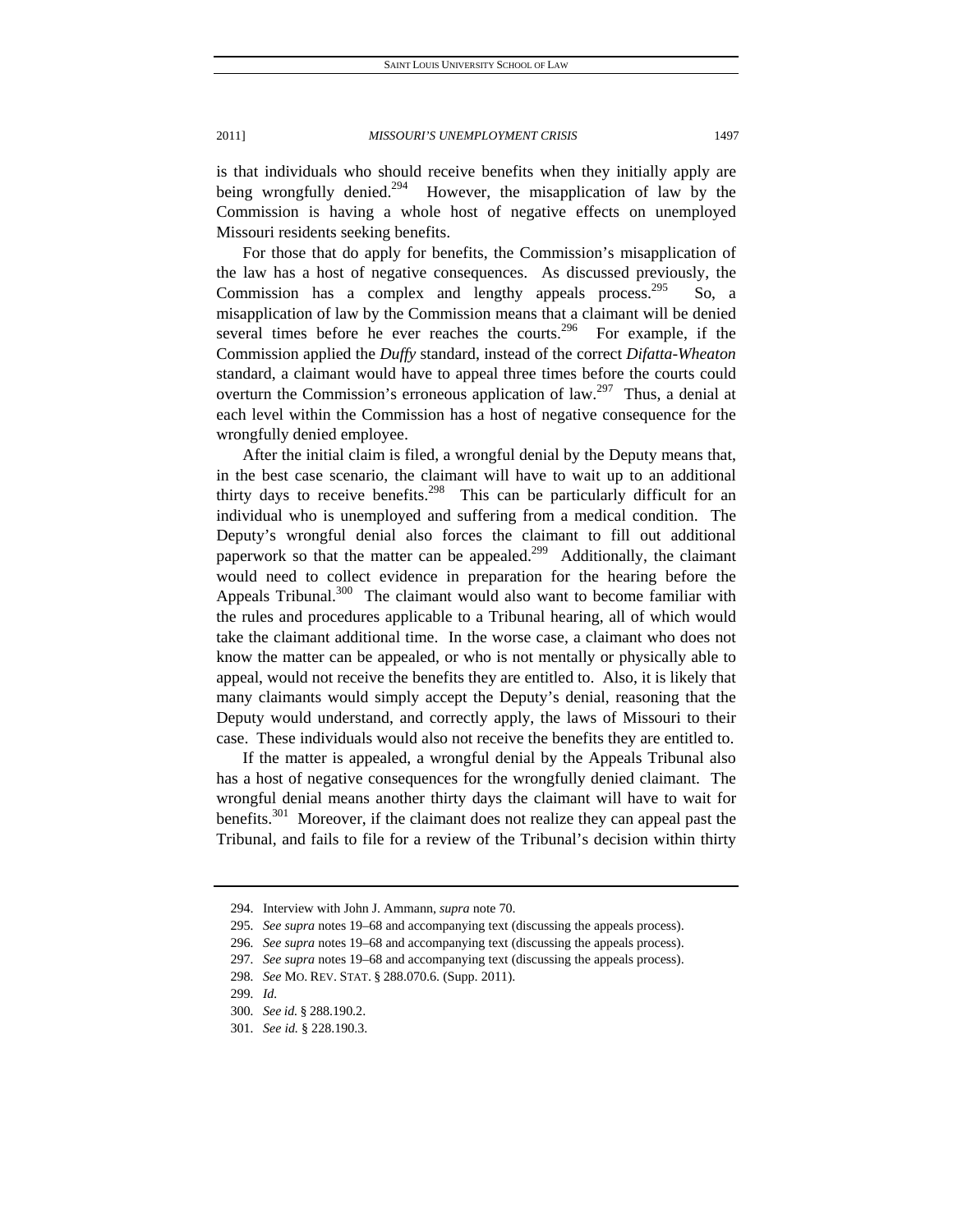days, the claimant loses all right to appeal further, thereby permanently losing benefits.<sup>302</sup> A wrongful denial by the Tribunal also requires the claimant to file a motion for reconsideration or an application for review with the Commission.<sup>303</sup> Also, depending on how the Commission wishes to proceed, the claimant may have to file a brief, argue his case before the Commission, or be prepared for additional hearings.<sup>304</sup> These activities require a claimant to expend a lot of time, effort, and resources. Once again, this can be difficult for someone who is having financial troubles, as a result of being unemployed, and who may be dealing with an illness. Furthermore, if a claimant has been denied by the Deputy and by the Appeals Tribunal, he may simply give up and not appeal to the Commission even if he is aware of that right.

A wrongful denial by the Commission means the claimant must file an appeal from the Commission's decision with the Missouri Court of Appeals.<sup>305</sup> The claimant could proceed pro se in the court of appeals, but this would require the claimant to draft and file legal briefs, motions, and possibly argue the case in open court.<sup>306</sup> Of course, this level of law practice is beyond the capabilities of most individuals who are not trained lawyers, as there are a plethora of rules that must be followed.<sup>307</sup> So, the wrongfully denied claimant would likely have to pay for the services of a licensed attorney. This presents complications to the claimant who has lost his employment. John J. Ammann, Legal Clinic Director at Saint Louis University, stated "many of the wrongfully denied claimants cannot afford representation because they no longer have gainful employment, and have been denied their only benefits."<sup>308</sup> Thus, many claimants would have no ready source of income to pay an attorney to take up their cause if he or she is still unemployed. Moreover, on top of all of this, the claimant may still be dealing with an illness so severe that it caused him to leave his job. Thus, a severely ill individual would have to shoulder the burden of paying hefty legal fees, mounting medical expenses, and all while being unemployed. It is likely that a number of claimants who are wrongfully denied benefits by the Commission would simply give up and never get the benefits they deserve because of the costs and complications of continuing to fight.

<sup>302</sup>*. Id.*

 <sup>303.</sup> MO. REV. STAT. § 288.190.3

<sup>304</sup>*. See* MO. CODE REGS. ANN. tit. 8, § 20-4.010 (Supp. 2011).

 <sup>305.</sup> MO. REV. STAT. § 288.210 (2005).

<sup>306</sup>*. See supra* notes 61–70 and accompanying text.

 <sup>307.</sup> Interview with John J. Ammann, *supra* note 70 ("For [pro se claimants] to handle their own appeal at the Commission level, write a brief that conforms to the rules, and handle their own case in the appellate courts, would be like asking me, an untrained mechanic, to change the transmission in my car.").

<sup>308</sup>*. Id.*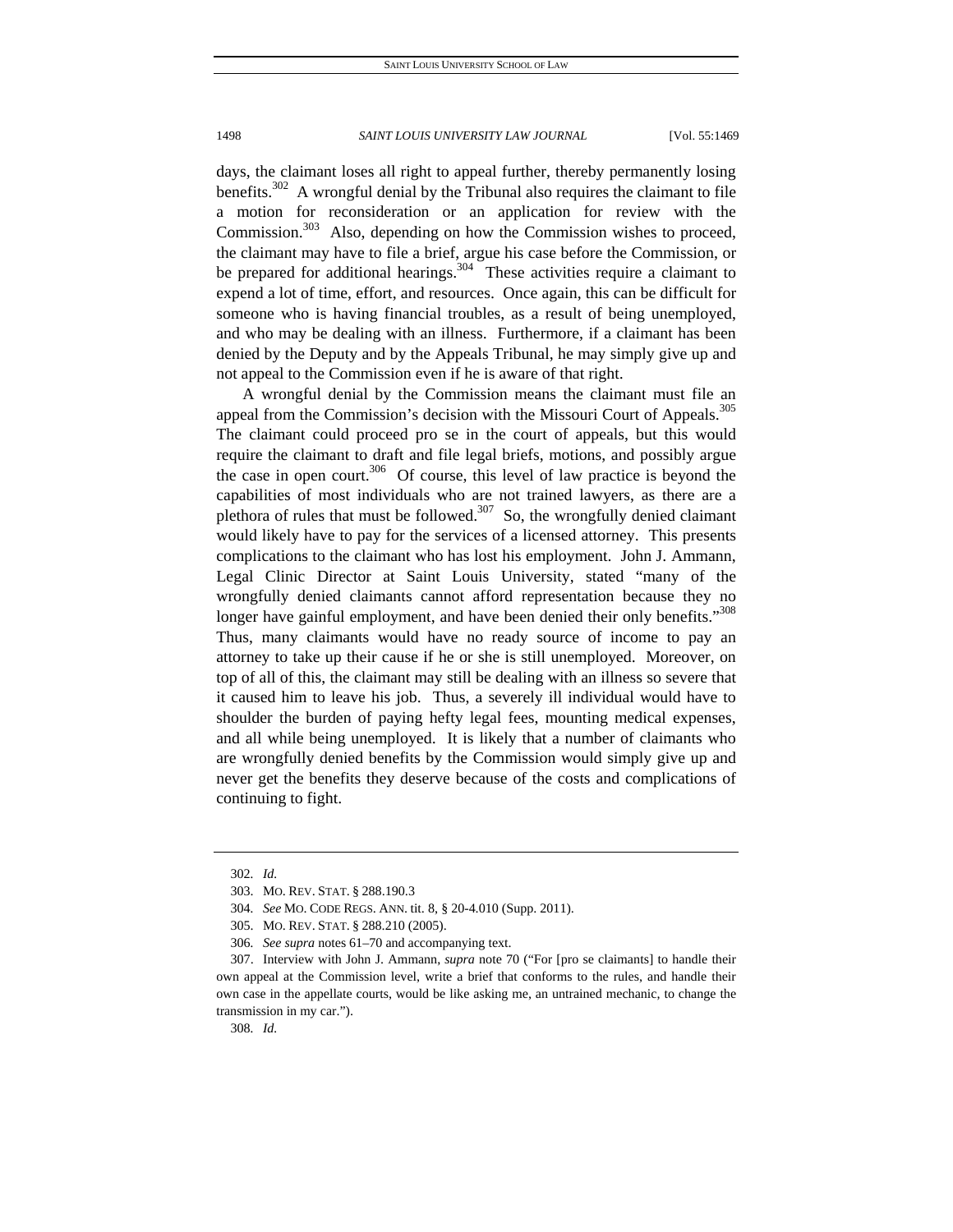A small number of claimants can seek out the aid of free legal services. For instance, attorney John J. Ammann and the law students at the Saint Louis University Legal Clinic have represented many clients in the appellate court who are appealing from wrongful denials of unemployment benefits by the Commission.<sup>309</sup> For the few individuals who can find this type of help, successfully overturning the Commission's erroneous decision is likely. However, these appeals can take months, if not years, leaving an already ill person without a source of income, and the money they deserve, for a lengthy period of time. Additionally, these cases place a strain on institutions, like the Saint Louis University Legal Clinic, that provide free legal services to indigent individuals. Appellate cases are time consuming, and clinics and free legal service providers are forced to take time and resources away from other worthy causes to help those that have been erroneously denied unemployment benefits. When asked about the toll that the unemployment appeals cases have on the clinic at Saint Louis University, John Ammann replied, "the unemployment appeals take up the biggest part of the clinic's time and resources and precludes the clinic from representing other individuals in other matters."<sup>310</sup> Specifically, Mr. Ammann stated "the clinic is no longer in a position to take on social security cases, and we are no longer able to take on the number of consumer protection cases we have in the past."<sup>311</sup> These problems would be substantially alleviated if the Commission would simply apply the correct legal standard initially.

It is impossible to say with certainty how many individuals are not receiving the unemployment benefits that they deserve. Based on the preceding discussion, it would not be surprising if the number is in the hundreds or even the thousands. However, it would be a crisis if even one unemployed individual were denied the benefits he is entitled to when the Commission could easily remedy the problem. It would be a crisis if individuals like Ms. Davis, Ms. Hernandez, and Mr. Strahl would have lost the benefits they deserve because the Commission refuses to listen to the Missouri Supreme Court. Luckily, those three individuals were able to get representation and correct the injustice that had befallen them. However, there are many individuals who are not so fortunate. The Commission should end this crisis and follow the law.

#### **CONCLUSION**

The judiciary has played a large role in shaping Missouri's unemployment policies. The Missouri Supreme Court in *Difatta-Wheaton* fundamentally

<sup>309</sup>*. See, e.g.*, Davis v. Transp. Sec. & Div. of Emp't Sec., 295 S.W.3d 594 (Mo. Ct. App. 2009) (noting that John J. Ammann of St. Louis, Mo., represented the claimant).

 <sup>310.</sup> Interview with John J. Ammann, *supra* note 70.

<sup>311</sup>*. Id.*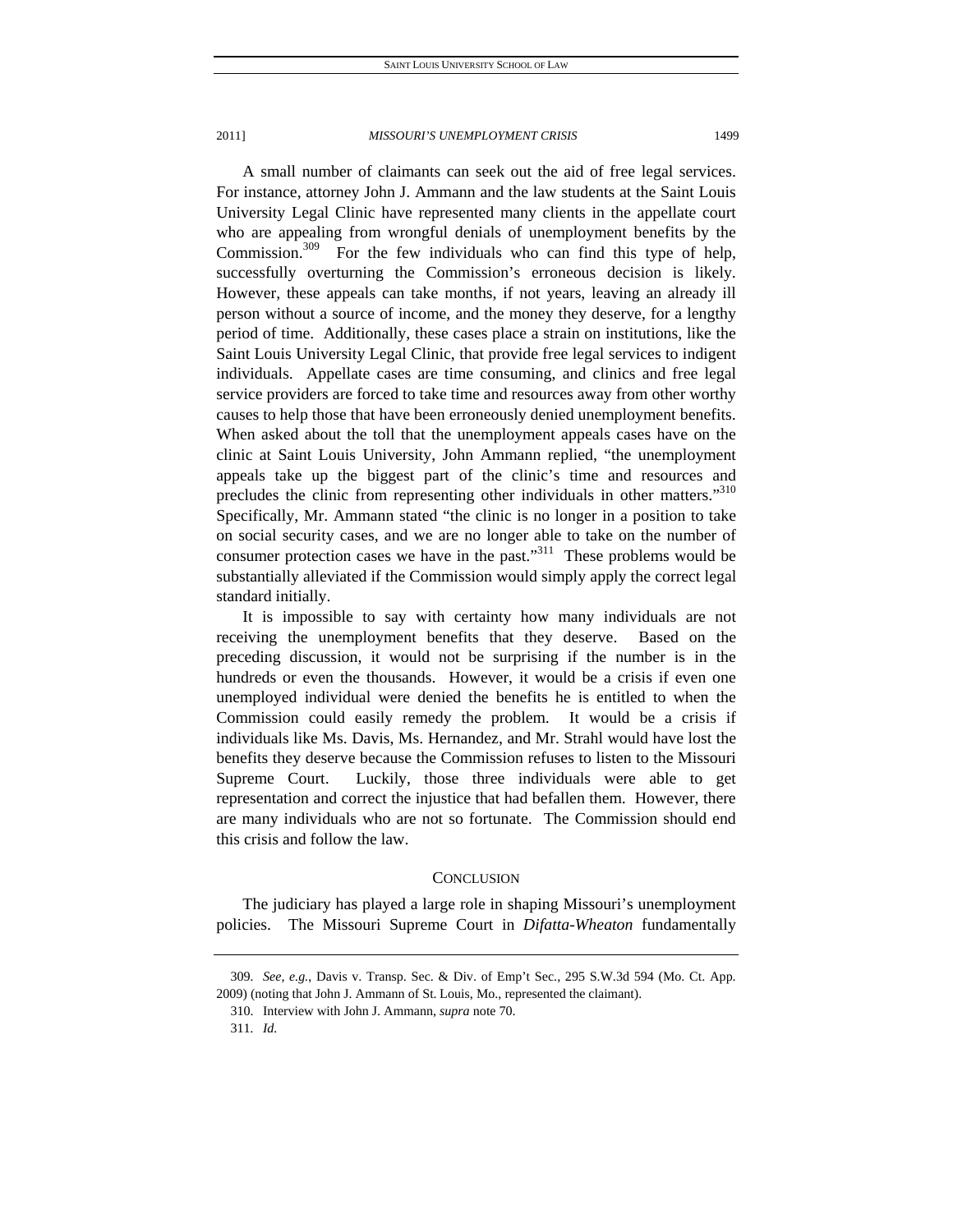changed the availability of unemployment benefits to individuals who were forced to leave their job because of a personal illness. The Missouri Supreme Court expanded access to unemployment insurance to those individuals by no longer requiring that an illness or medical condition be related to their job for benefits to be available. So, under the new *Difatta-Wheaton* policy, an employee who becomes ill and cannot work is entitled to benefits.<sup>312</sup> However, for reasons unknown, the Missouri Labor and Industrial Relations Commission is not following the precedent set in *Difatta-Wheaton* and is denying benefits to individuals who are entitled to them.

The Commission is continuing not to apply *Difatta-Wheaton* even though it is having decisions overturned by the courts for failure to do so. $313$  The Commission is persisting in applying old standards found in cases that have been explicitly disaffirmed by the Missouri Supreme Court. This is causing the Commission, at all levels, to deny claimants wrongfully who left work because of a personal illness. These wrongful denials are placing an extreme burden on claimants who are forced into a complex and confusing appeals process within the Commission and in the courts. Moreover, the Commission's misapplication of law is creating a crisis for many unemployed Missouri residents who, for a plethora of reasons, cannot seek assistance from the courts in overturning the Commission's unlawful decisions. In reality, the Commission's misapplication of law is resulting in individuals who deserve benefits not receiving them, or receiving them months or years after they should. While the exact number of individuals being wronged by the Commission's failure to recognize *Difatta-Wheaton* is not yet known, if even one person is denied the benefits they deserve it would constitute a crisis, especially considering that the Commission could fix the problem by simply correctly applying the law. It is important to understand that this comment does not ask the Commission to change its structure fundamentally, invest resources into some vast new venture, or make personnel changes. This Comment simply asks that the Commission apply the law correctly and stop the injustices occurring to many unemployed Missouri residents. The Commission could, and should, end this crisis now.

ANTHONY G. LARAMORE

 <sup>312.</sup> Difatta-Wheaton v. Dolphin Capital Corp., 271 S.W.3d 594, 598–99 (Mo. 2008) (en banc).

<sup>313</sup>*. See, e.g.*, Brown v. Div. of Emp't Sec., 320 S.W.3d 748, 751 (Mo. Ct. App. 2010); Johnson v. Div. of Emp't Sec., 318 S.W.3d 797, 802 (Mo. Ct. App. 2010); *Davis*, 295 S.W.3d at 596.

J.D. 2010, Saint Louis University School of Law. Current partner at the St. Louis law firm of Going & Laramore LLP.

I would like to thank my wife Kelly for her support and love, and my beautiful son Noah who was born during the inception phase of this article. You are both my life and my heart.